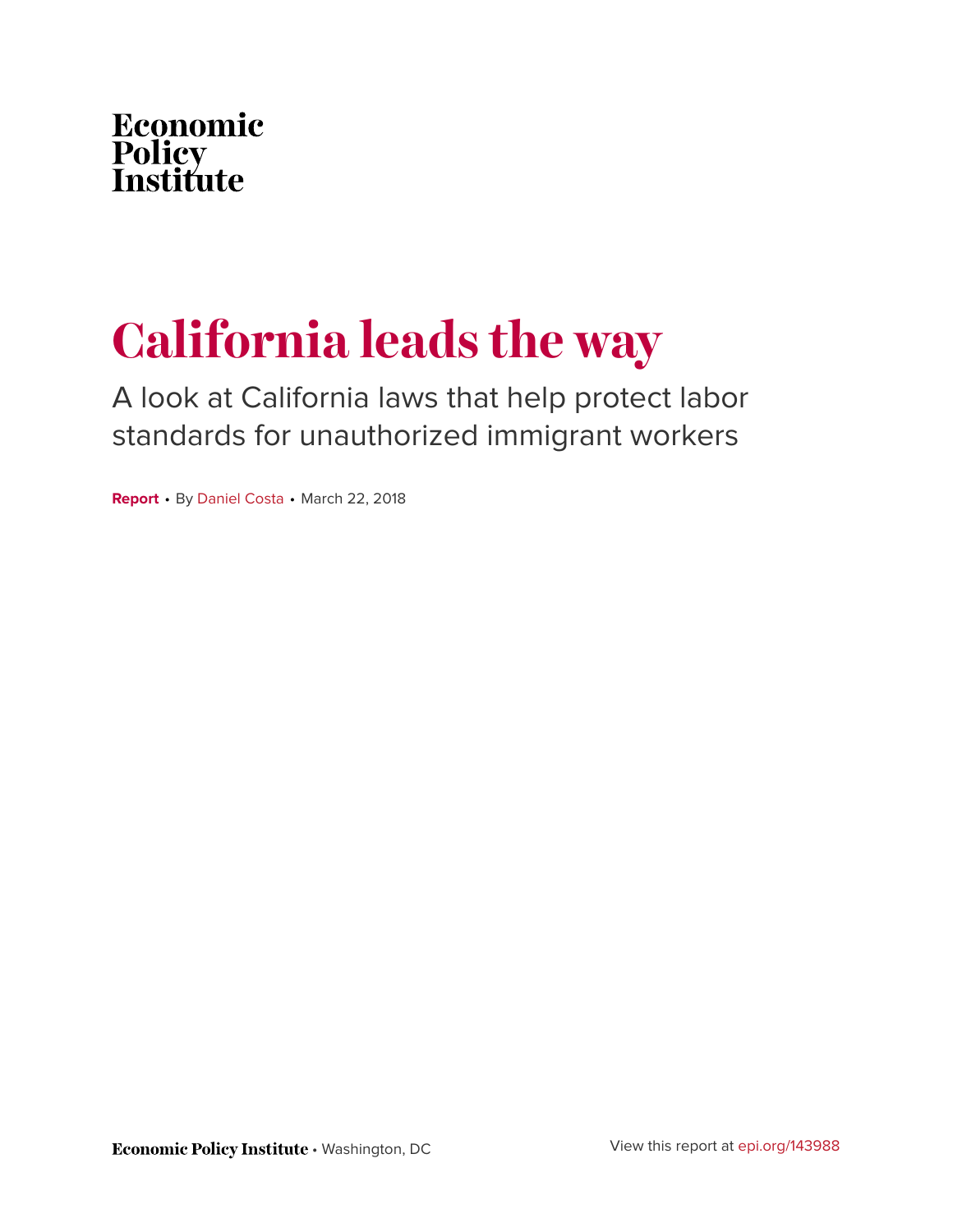# <span id="page-1-0"></span>**Executive summary**

California is the U.S. state that hosts the largest total number of immigrants as well as the largest number of unauthorized immigrants, and the largest number of immigrants who participate in the workforce (both authorized and unauthorized). Unauthorized immigrants make up 5 percent of the U.S. labor force and 9 percent of California's labor force. Unauthorized immigrant workers across the United States, including in California, are often subject to workplace abuse and retaliation by their employers that is based on and/or facilitated by those workers' lack of an authorized immigration status.

<span id="page-1-1"></span>Unauthorized immigrants contribute to the economy in vital industries, pay billions of dollars in taxes, and contribute billions to California's economy. But unauthorized immigrant workers, who on paper have labor and employment law protections,<sup>[1](#page-17-3)</sup> in practice are often restrained from complaining about unpaid wages and substandard working conditions because of fears—or actual threats—that their employers will retaliate by reporting their immigration status to federal immigration enforcement authorities. In California, reports of instances of such retaliation have been on the rise. From January 1 to December 22, 2017, workers in California "filed 94 immigration-related retaliation claims" with the California Labor Commissioner's Office, "up from 20 in all of 2016 and only seven" in 2015 (Khouri 2018). The threat of retaliation gives employers extraordinary power to exploit and underpay unauthorized immigrants. This power dynamic also undercuts the bargaining power of U.S. workers who work side by side with unauthorized immigrants.

The ideal solution to this problem would be federal immigration reform that provides legalization and a path to citizenship for the 11.3 million unauthorized immigrants in the United States. This would level the playing field in terms of labor standards for all workers. However, in the absence of such nationwide reform, the government of the state of California has taken measures to improve labor standards for vulnerable immigrant workers present in the state. Between 2013 and 2017 the California legislature

#### **SECTIONS**

- 1. [Executive](#page-1-0) summary 1
- 2. [Background:](#page-4-0) [Immigrant workers](#page-4-0) [make up a significant](#page-4-0) [share of California's](#page-4-0) [workforce and are an](#page-4-0) [integral part of many](#page-4-0) [American families and](#page-4-0) [communities](#page-4-0) • 4
- 3. [Why we need to](#page-5-0) [protect labor](#page-5-0) [standards for](#page-5-0) [unauthorized](#page-5-0) [immigrant](#page-5-0) workers • 5
- 4. [California is leading](#page-7-0) [the way in passing](#page-7-0) [laws to deter](#page-7-0) [employers from](#page-7-0) [retaliating against](#page-7-0) [unauthorized](#page-7-0) [immigrant](#page-7-0) workers • 7
- 5. [Conclusion: Other](#page-16-0) [states should follow](#page-16-0) [California's](#page-16-0) lead • 16

[Acknowledgment](#page-17-0) • 17 [About the](#page-17-1) author • 17 [Endnotes](#page-17-2) • 17 [References](#page-19-0) • 19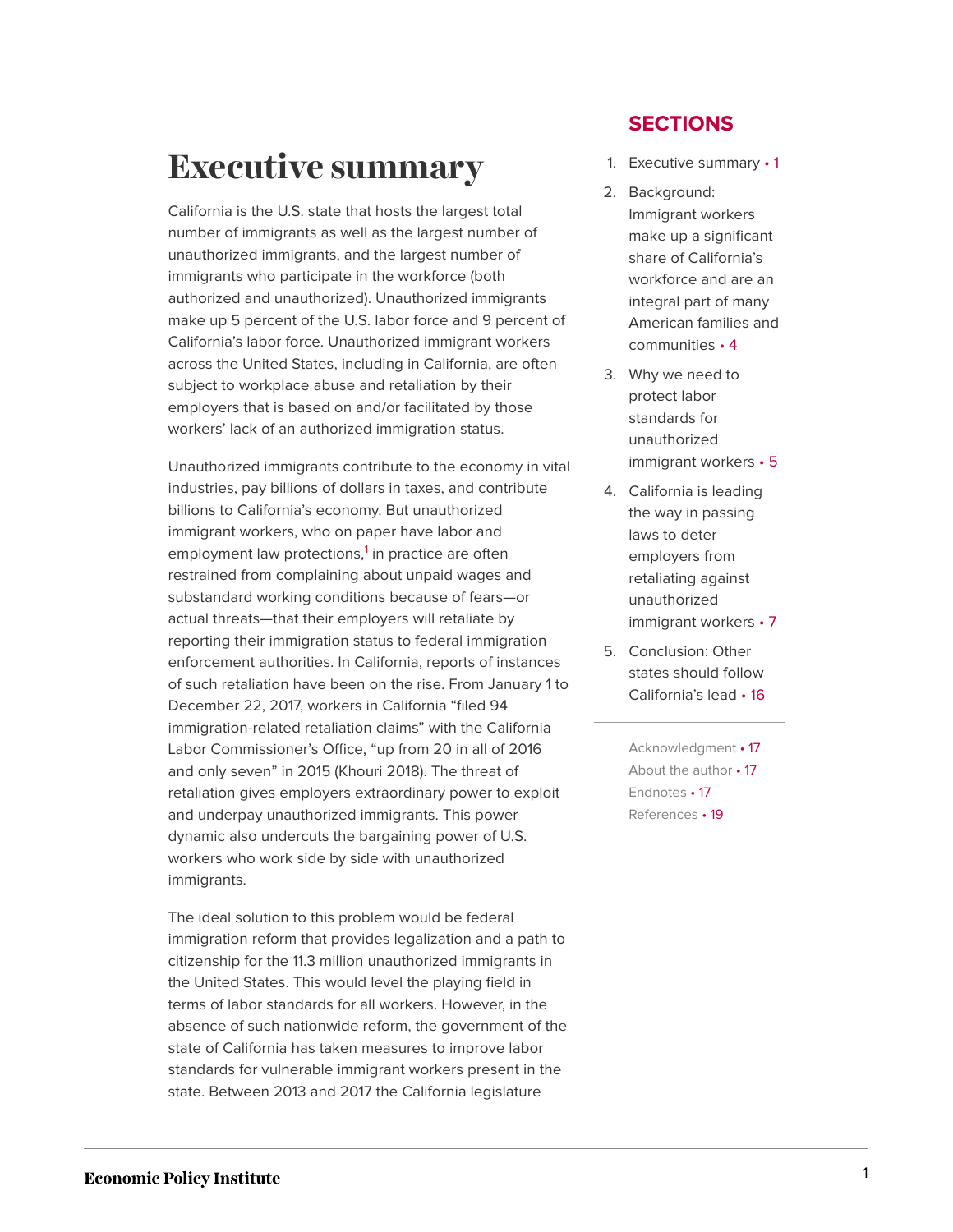considered and passed seven laws designed to protect workers in the state from retaliation and discrimination related to their immigration status: AB 263 (2013), SB 666 (2013), AB 524 (2013), AB 2751 (2014), AB 622 (2015), SB 1001 (2016), and AB 450 (2017). Another law, SB 54 (2017), includes a provision that may improve access to justice for immigrant workers seeking redress for labor violations. All were signed into law by Governor Jerry Brown and each went into effect on January 1 of the year following their passage by the legislature.

This report analyzes these laws and finds that they have provided California's labor commissioner and attorney general with new tools to combat retaliation and exploitation based on immigration status and that they have provided immigrant workers with new causes of actions for civil lawsuits to enforce their rights and recover monetary damages from employers who violate labor and employment laws. The penalties provided by the laws may also act to deter employers from engaging in unscrupulous behavior in the first place. Other states should follow California's lead and pass laws that protect immigrant workers from retaliation, wage theft, and other workplace abuses that are facilitated by virtue of their immigration status—and they should enforce those laws vigorously.

These laws are summarized below.

- **California's AB 263 (2013) prohibits employers from using threats related to immigration status to retaliate against employees who have exercised their labor rights.** For example, if an employee complains to an employer about wages owed to her, and if the employer retaliates with threats related to the worker's immigration status as an excuse to discharge or not pay the worker, the California Division of Labor Standards Enforcement (DLSE) can investigate and fine the employer, or the worker can bring a civil lawsuit against the employer. Employers guilty of retaliation based on immigration status may be subject to a civil penalty of up to \$10,000 and the employer's business license may be temporarily suspended.
- **California's SB 666 (2013) is similar and complementary to AB 263, but expands the options for penalizing bad actors and also makes it easier for immigrant workers to sue employers for damages when they are retaliated against for exercising their workplace rights.** Under SB 666, an employer's business license may be revoked (not just suspended temporarily) if the employer is found to have retaliated against an employee based on immigration status. In addition, a lawyer who participates in retaliatory activities on behalf of an employer may be suspended or disbarred. Further, while AB 263 waived the requirement to exhaust administrative remedies before filing a lawsuit for claims specifically related to unlawful discharge or discrimination, under SB 666 that requirement is waived for nearly all claims related to labor code violations.
- **California's AB 2571 (2014) modifies and clarifies provisions in AB 263** by specifying that (1) an "unfair immigration-related practice" also includes filing or threatening to file "a false report or complaint with any state or federal agency" (not just a police report, as AB 263 prohibits), and that (2) the \$10,000 civil penalty for retaliation from AB 263 be awarded to the employee who suffered the violation rather than the penalty being awarded to the state of California.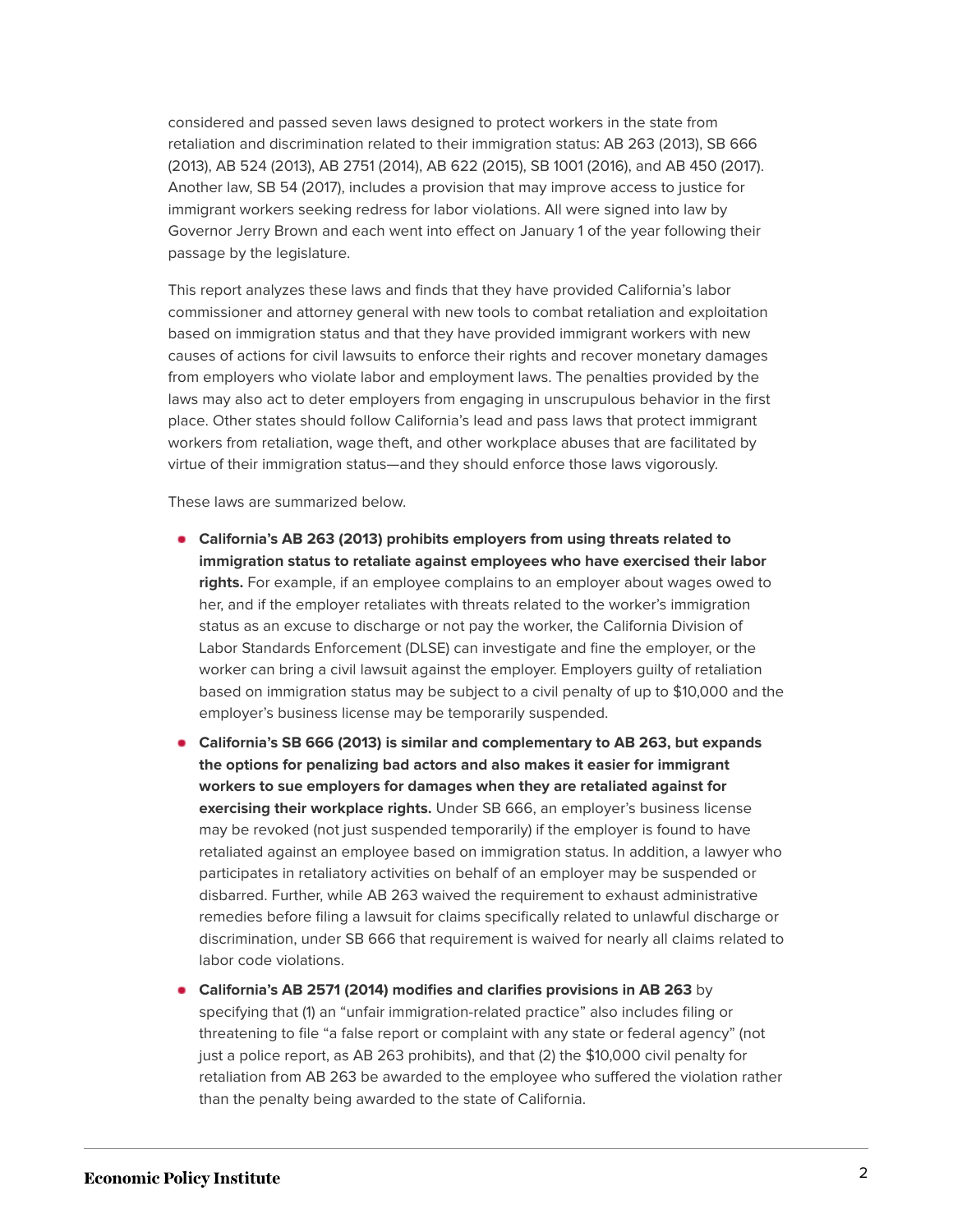- **California's AB 524 (2013) expands the definition of "criminal extortion" to include threats related to immigration status and provide for possible criminal penalties**—imprisonment for up to one year and/or a fine of up to \$10,000—for employers who make threats related to an employee's immigration status.
- **California's SB 1001 (2016) and AB 622 (2015) narrowly specify what constitutes lawful use of the employment authorization process, making it more difficult for employers to use this process to retaliate against unauthorized immigrant workers.** California's SB 1001 and AB 622 specifically prohibit employers from using the employment authorization process in ways that are not required under federal law, with penalties up to \$10,000 per violation. Under these laws, complainants don't have to prove that the employer's action was specifically retaliatory (as would be required under AB 263, for example).
- **California's AB 450 (2017) can provide due process for workers in the face of an I-9 worksite audit and discourage employers from using the I-9 audit process to retaliate against employees.** Under AB 450, employers are prohibited from providing Immigration and Customs Enforcement (ICE) with access to nonpublic areas of the workplace and employment records when ICE has not obtained a warrant or subpoena, and AB 450 requires employers to notify workers when ICE plans to conduct an audit and inform workers about the details of the audit. Employers can be fined \$2,000 to \$5,000 for the first violation, and \$5,000 to \$10,000 for each additional violation. In addition, employers are prohibited from requiring their existing employees to reverify their work authorization at a time or manner not required by federal immigration law, and may face penalties of up to \$10,000 for each violation.
- **California's SB 54 (2017), also known as the California Values Act, includes a provision that has the potential to make courts and government buildings more accessible to unauthorized workers (by decreasing the risk of detention by ICE agents while pursuing claims for workplace violations by employers).** In light of increasing immigration enforcement activities at courthouses and state government buildings by ICE, unauthorized immigrant workers will face significant difficulties accessing the judicial system and due process. SB 54 provides for the upcoming publication (by October 2018) of model policies for ensuring that public facilities "remain safe and accessible to all California residents, regardless of immigration status." These model policies have the potential to provide unauthorized immigrant workers with greater certainty that ICE agents will not be present in California courtrooms, thus creating a safer environment for immigrants to access the legal system and obtain due process.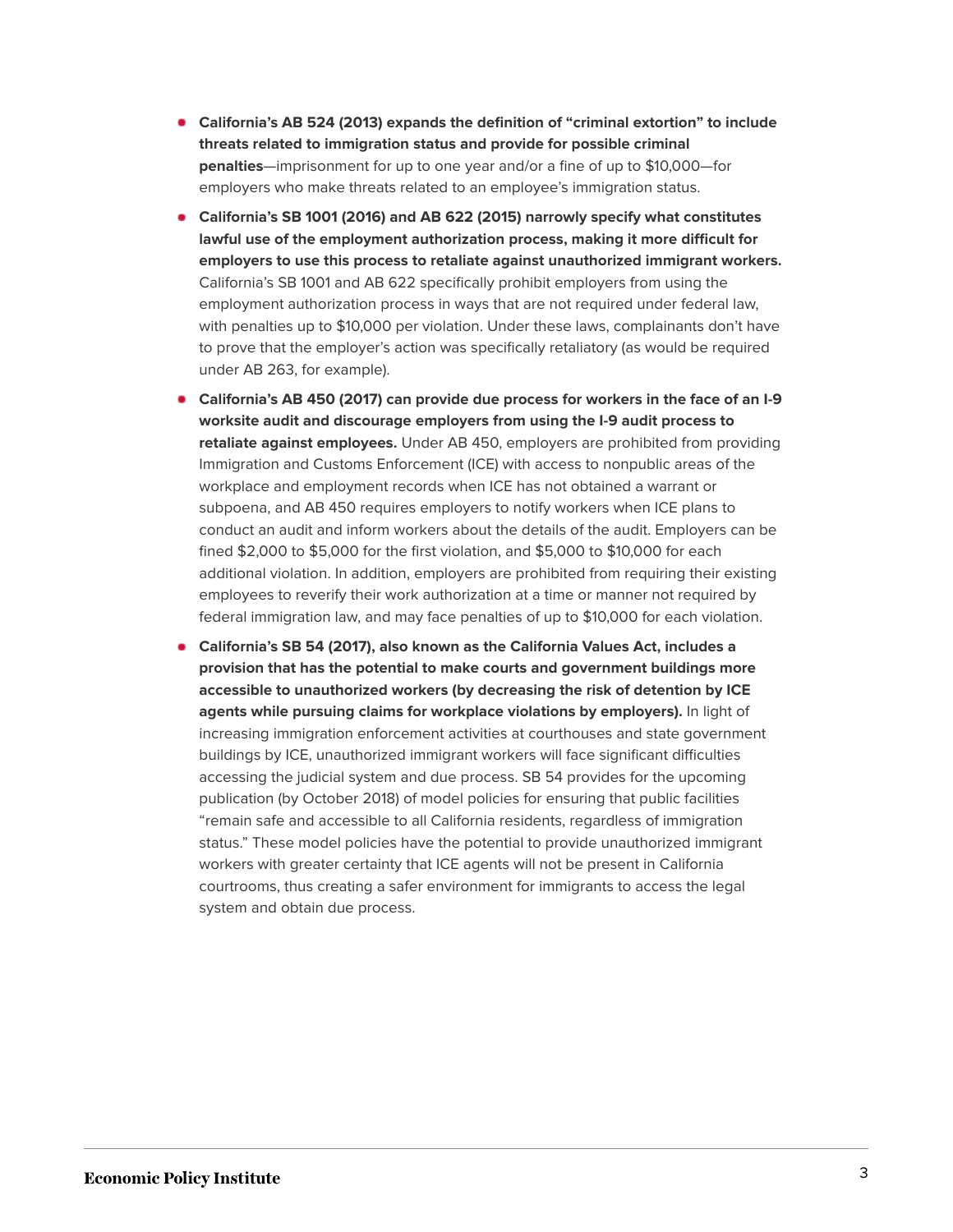## <span id="page-4-0"></span>**Background: Immigrant workers make up a significant share of California's workforce and are an integral part of many American families and communities**

Immigrants—defined as all foreign-born persons and including all immigration statuses (temporary, permanent, and unauthorized)—are a significant and important part of California's population and workforce. A total of 43.7 immigrants live in the United States, representing 13.5 percent of the U.S. population (Zong, Batalova, and Hallock 2018); 10.7 million of those immigrants live in California, representing 27.3 percent of the state's population. And 6.6 million immigrants are part of California's workforce, accounting for a third of California's total workforce (AIC 2017).

Of the 43.7 million immigrants living in the United States, approximately 11.3 million are unauthorized (Krogstad, Passel, and Cohn 2017); these unauthorized immigrants account for one-quarter of all immigrants in the country (López and Bialik 2017). Most unauthorized immigrants are not newcomers, but are long-term residents of the United States. Twothirds have resided in the United States for over 10 years, while only 14 percent have resided in the United States for less than 5 years; their median duration of residence was 13.6 years in 2014, nearly double what it was in 1995 (Passel and Cohn 2016a). The Pew Research Center estimated that in 2012 there were approximately 4.5 million U.S.-born children who were younger than 18 and living with their unauthorized immigrant parents, meaning that millions of American children are in mixed-status households (Passel and Cohn 2015a).

<span id="page-4-1"></span>California is the state that hosts the largest population of unauthorized immigrants by far—2.3 million, which accounts for 6 percent of California's total population (Pew 2016). The vast majority of unauthorized immigrants in California are employed—1.7 million, which is 9.0 percent of the total labor force in the state (Passel and Cohn [2](#page-17-4)016b); $^2$  this is second only to Nevada in terms of the unauthorized *share* of the labor force, but Nevada has less than a tenth of the *number* of total unauthorized immigrants that California has (210,000 vs. 2.3 million) (Pew 2016).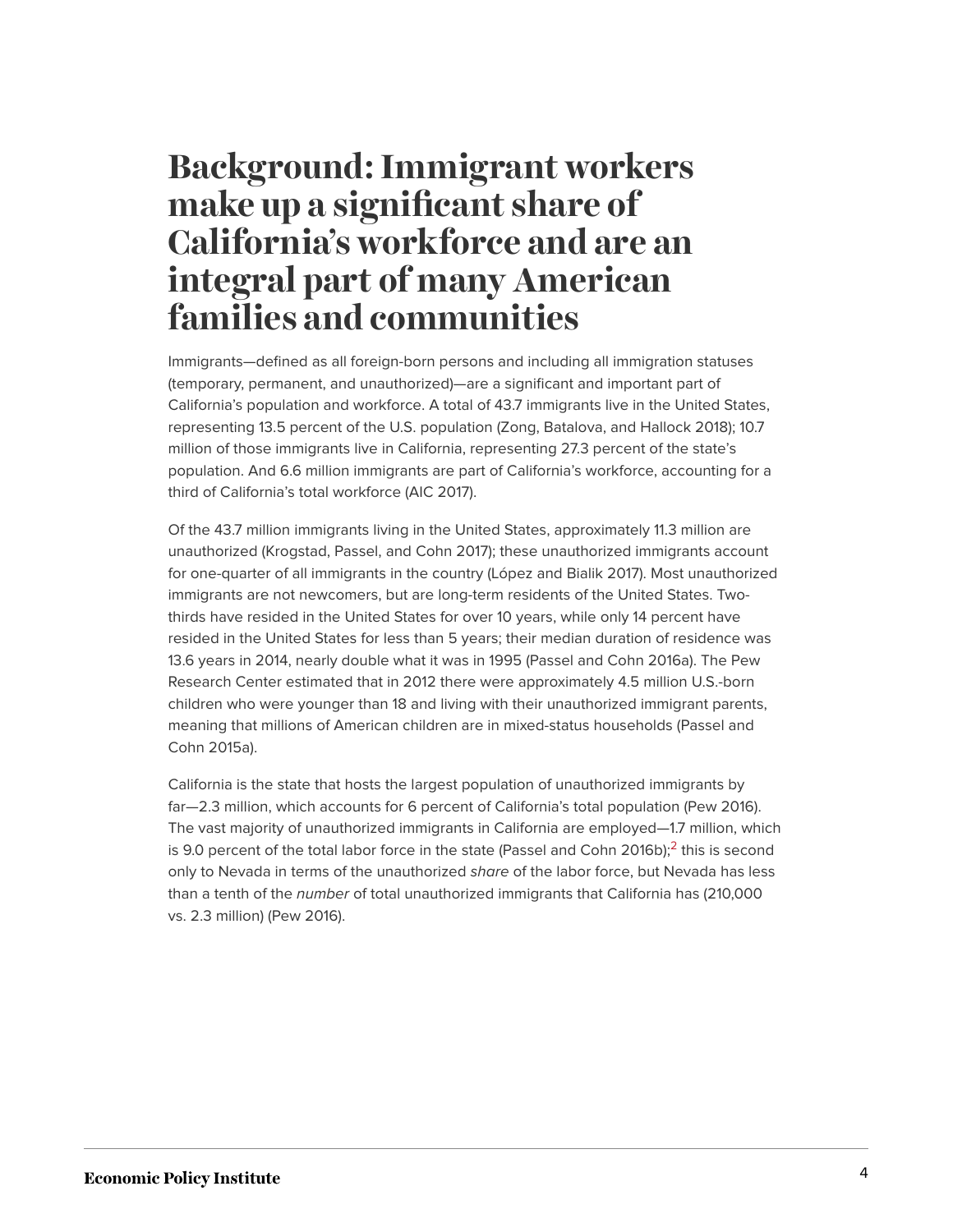# <span id="page-5-0"></span>**Why we need to protect labor standards for unauthorized immigrant workers**

### **Unauthorized immigrant workers contribute to the American economy**

Unauthorized immigrants contribute to the economy in many industries vital to the U.S. economy (Passel and Cohn 2015b) and pay billions in state and local taxes (Gee, Gardner, and Wiehe 2016). According to California State Controller Betty Yee, unauthorized immigrants' labor "is worth more than \$180 billion per year to California's economy" (Hamilton 2017). Despite these contributions, unauthorized immigrants are often subjected to workplace abuse and retaliation by their employers that is based on, or facilitated by, their lack of an authorized immigration status—as is illustrated by numerous anecdotes reported in the media and by immigrant worker advocates.

### **Fear of retaliation means workers don't report lawbreaking employers**

Although on paper unauthorized immigrant workers have labor and employment law protections—state labor laws and the federal Fair Labor Standards Act require that all workers be paid no less than the federal minimum wage and for overtime hours (if applicable) regardless of their immigration status—in practice, they are typically unable to complain about unpaid wages and substandard working conditions because employers can retaliate against them by taking actions that can lead to their removal by federal immigration authorities. In California, instances of this—employer retaliation against workers based on their immigration status—have been on the rise. From January 1 to December 22, 2017, workers in California "filed 94 immigration-related retaliation claims" with the California Labor Commissioner's Office, "up from 20 in all of 2016 and only seven" in 2015 (Khouri 2018).

As a result, in practice unauthorized immigrant workers have little access to labor and employment law protections under U.S. law. When unauthorized workers complain about substandard conditions or unpaid wages, or engage in protected activities like organizing to join or form a union, their employers can and often do retaliate by using their immigration status as an excuse to fire them, by threatening to call federal immigration authorities, or by actually calling immigration authorities. In some cases, employers may threaten to report (or actually report) not only an employee but also members of the employee's family. The employer's actions could ultimately lead to the removal of the unauthorized immigrant employee and/or his or her family from the United States. This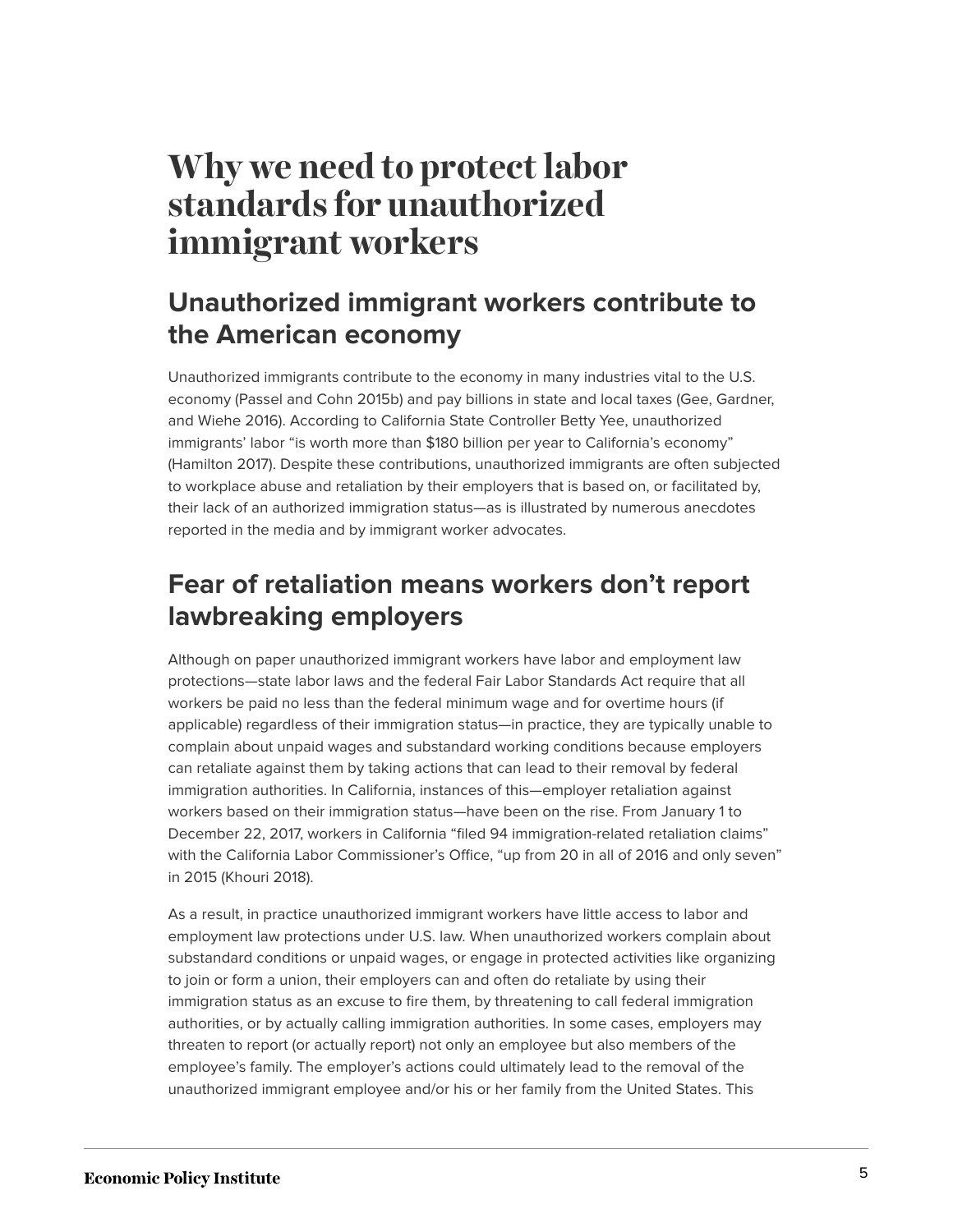<span id="page-6-0"></span>obviously has a chilling effect on employees when they are considering whether to seek redress in courts for workplace violations or to report violations to state or federal labor standards enforcement agencies. The fear of deportation also strongly discourages unauthorized immigrant employees from organizing to join or form a union.<sup>[3](#page-18-0)</sup> And even absent employer threats, unauthorized immigrant employees may be afraid to avail themselves of help from state or federal labor agencies or law enforcement out of fear that their personal information will be shared with immigration enforcement agencies like U.S. Immigration and Customs Enforcement (ICE), which is responsible for removing unauthorized immigrants from the interior of the United States.

### **Unauthorized immigrant workers are victims of workplace violations at a higher rate than other workers**

Research, surveys, and other anecdotal evidence have established that workplace violations are common occurrences for unauthorized immigrant workers. For example, a 2009 landmark study and survey by Annette Bernhardt, Ruth Milkman, Nik Theodore, and a number of other scholars, titled *Broken Laws, Unprotected Workers*, found that 37.1 percent of unauthorized immigrant workers had been victims of minimum wage violations in the week prior to their being surveyed—meaning they had not been paid the legally required minimum wage for hours worked that week—compared with 21.3 percent for authorized immigrants and 15.6 percent for U.S.-born citizens. In terms of overtime law violations—cases where workers were not paid the legally required time-and-a-half rate for the hours worked in a week beyond 40 hours—the statistics are even more disturbing, with all workers suffering extremely high rates of violations and unauthorized workers topping the list. Among full-time unauthorized immigrant workers who reported working more than 40 hours for a single employer during the previous workweek, an astounding 84.9 percent reported not being paid time-and-a-half for their overtime hours, compared with 67.2 percent for authorized immigrants and 68.2 percent for U.S.-born citizens (Bernhardt et al. 2009).

In addition, labor inspections at the state and federal levels are infrequent, and even when workers who have been victims of wage theft succeed in winning a judgment to recover lost wages, a significant share of these victims are unable to recover the back pay they are entitled to (Levine 2018).

### **Workplace violations based on or facilitated by immigration status degrade labor standards for all workers**

The end result of all this is that U.S. employers benefit by having an extraordinary amount of power to exploit and underpay unauthorized immigrants with impunity. This also undercuts the bargaining power of U.S. workers who work side by side with unauthorized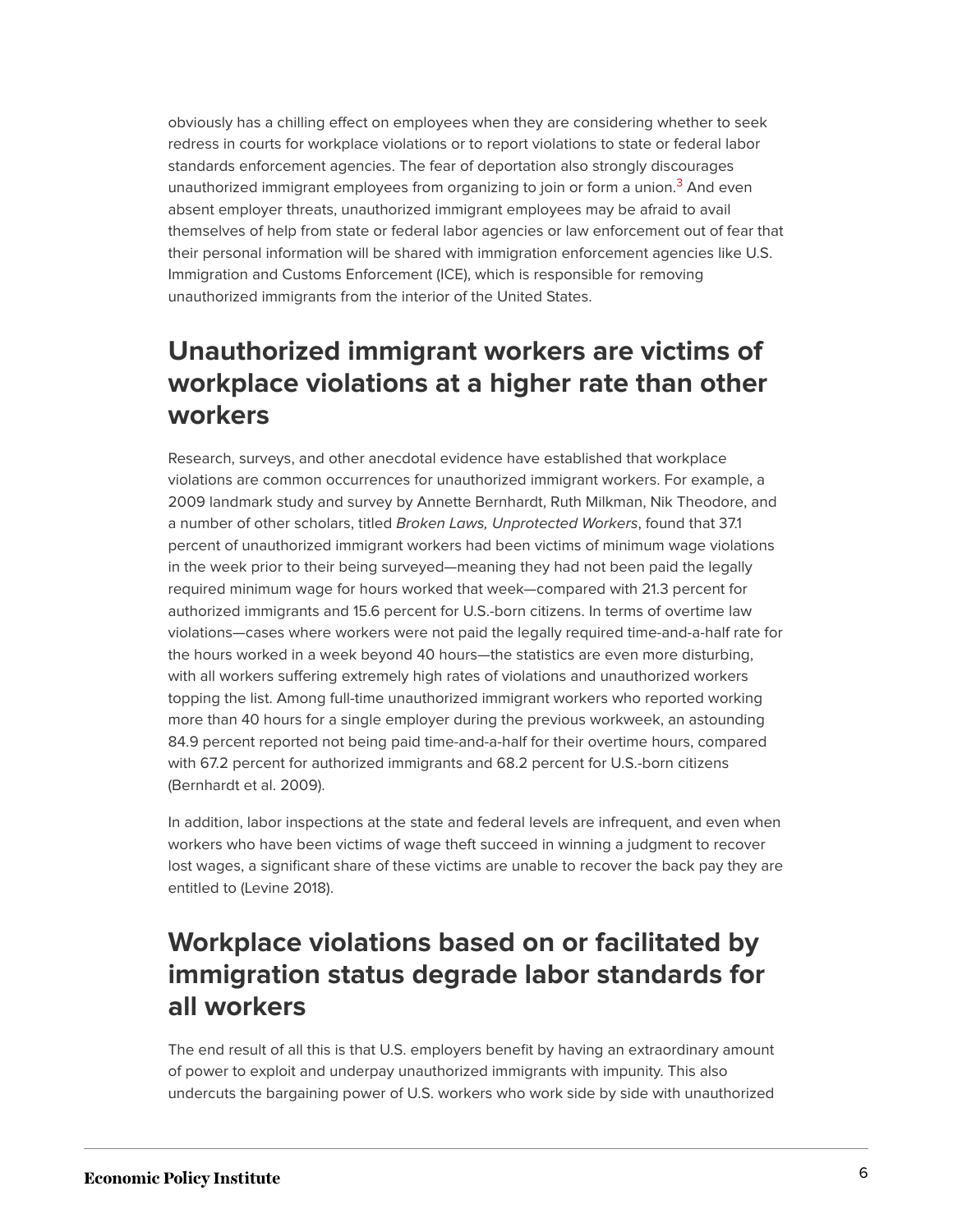immigrants who are easily exploitable. When the wages and labor standards of unauthorized immigrants in the U.S. labor market are degraded, so are the wages and labor standards of U.S. workers in similar jobs.

# <span id="page-7-0"></span>**California is leading the way in passing laws to deter employers from retaliating against unauthorized immigrant workers**

In the absence of federal immigration reform that provides legalization and a path to citizenship for the 11.3 million unauthorized immigrants in the United States—which would level the playing field in terms of labor standards for all workers—the state of California has taken measures to improve labor standards for the 9.0 percent of its labor force composed of workers who lack an authorized immigration status. It is important to note that the state of California cannot stop ICE from lawfully arresting and removing any unauthorized immigrant who is present in the state. Nevertheless, in order to combat some of the most common workplace abuses that unauthorized immigrant workers face, and therefore improve labor standards for all workers, the California legislature has considered and passed seven laws designed and intended to protect all immigrant workers from retaliation and discrimination related to their immigration status. These laws are AB 263 (2013), SB 666 (2013), AB 524 (2013), AB 2751 (2014), AB 622 (2015), SB 1001 (2016), and AB 450 (2017).

### **California laws passed in 2013 and 2014**

<span id="page-7-1"></span>In 2013 and 2014, the California legislature considered and passed four laws designed and intended to protect unauthorized immigrant workers from threats related to their immigration status: AB 263, SB 666, AB 52[4](#page-18-1), and AB 2751.<sup>4</sup> Governor Jerry Brown signed AB 263, SB 666, and AB 524 in 2013 and the laws went into effect on January 1, 2014. AB 2751 was signed in 2014 and went into effect on January 1, 2015. This section offers a brief synopsis of the main components of these four laws.

#### **AB 263 and SB 666**

Both AB 263 and SB 666 provide workers with certain protections against retaliation by their employers that is related to their immigration status. AB 263 prohibits "unfair immigration-related practices" by an employer or any other person who takes any number of listed actions against any person for exercising a right protected in the California Labor Code (Labor Code) or any local ordinance applicable to employees. AB 263 protects persons who file a complaint against an employer, persons who investigate whether an employer has broken the law, or persons who inform others about their rights or help them assert those rights under the Labor Code. An unfair immigration-related practice can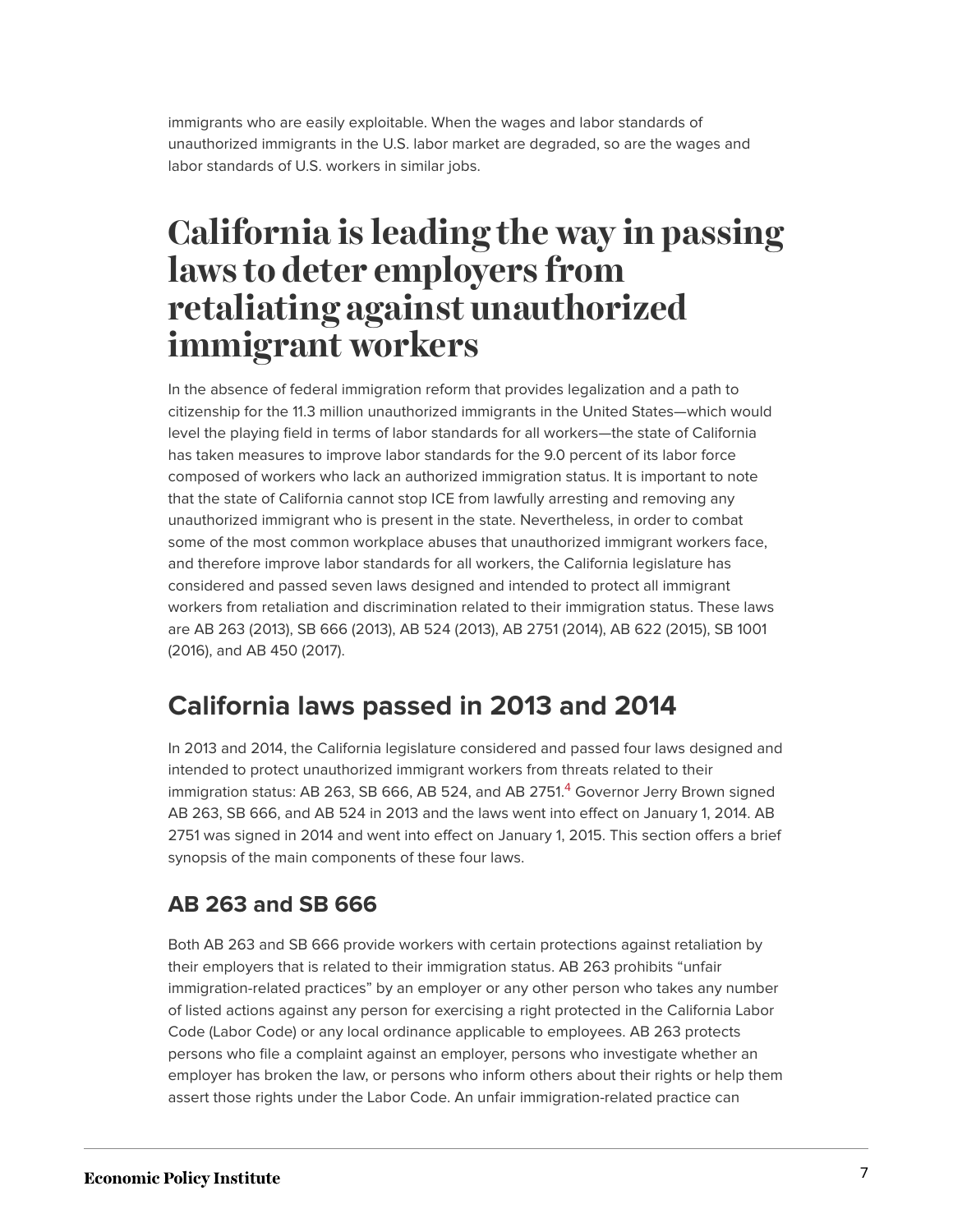<span id="page-8-0"></span>include requesting more or different documents to verify employment authorization than are required under federal law, or refusing to honor documents to verify work authorization that on their face reasonably appear to be genuine; using the federal E-Verify system (the federal government's web-based electronic employment authorization system)<sup>[5](#page-18-2)</sup> to check the employment authorization status of a person at a time or in a manner not required under federal law or not authorized under any memorandum of understanding governing the use of the federal E-Verify system; threatening to file or actually filing a false police report; or threatening to contact or actually contacting immigration authorities. AB 263 also establishes that an employer who engages "in an unfair immigration-related practice against a person within 90 days of the person's exercise of rights" creates a rebuttable presumption that the employer retaliated against a person for exercising their rights.

AB 263 provides a private right of action for the aggrieved worker or person who has been retaliated against and waives the requirement that the worker exhaust any administrative remedies before filing a lawsuit for claims related to unlawful discharge or discrimination. AB 263 also allows the plaintiff to recover attorney's fees and authorizes a civil penalty of up to \$10,000. If an employer has been found to have committed an unfair immigration-related practice, the business associated with the workplace violation may have its business license temporarily suspended.

SB 666 is similar and complementary to AB 263. Under SB 666, employers are prohibited from reporting or threatening to report the citizenship or immigration status of any employee or the citizenship or immigration status of an employee's family member in retaliation for exercising a right or engaging in protected conduct. If the California Division of Labor Standards Enforcement (DLSE) or a court finds that an employer retaliated in this manner against an employee for exercising a right in the Labor Code, an employer's business license may be revoked or suspended. In addition, if the employer's attorney (or any other attorney) engages in this activity—e.g., reports the citizenship or immigration status of an employee or employee's family member, or of a witness or party to a civil or administrative action to a federal, state, or local agency, for exercising a protected right—it will be "cause for suspension, disbarment, or other discipline" by the State Bar of California. SB 666 also includes a broader standard than AB 263 in terms of the exhaustion of administrative remedies: it establishes that individuals are not required to exhaust available administrative remedies or procedures before they may bring a civil action under any provision of the Labor Code (unless the section requires exhaustion of an administrative remedy).

Both AB 263 and SB 666 expand protected conduct to include a written or oral complaint by an employee that he or she is owed unpaid wages, as well as prohibit retaliation by any person acting on behalf of an employer. Under both laws, employers may face penalties of up to \$10,000 for each instance of retaliation, per employee.

#### **AB 2571**

AB 2571, signed into law a year after AB 263, modifies and clarifies provisions in AB 263. These modifications and clarifications include specifying that (1) an "unfair immigration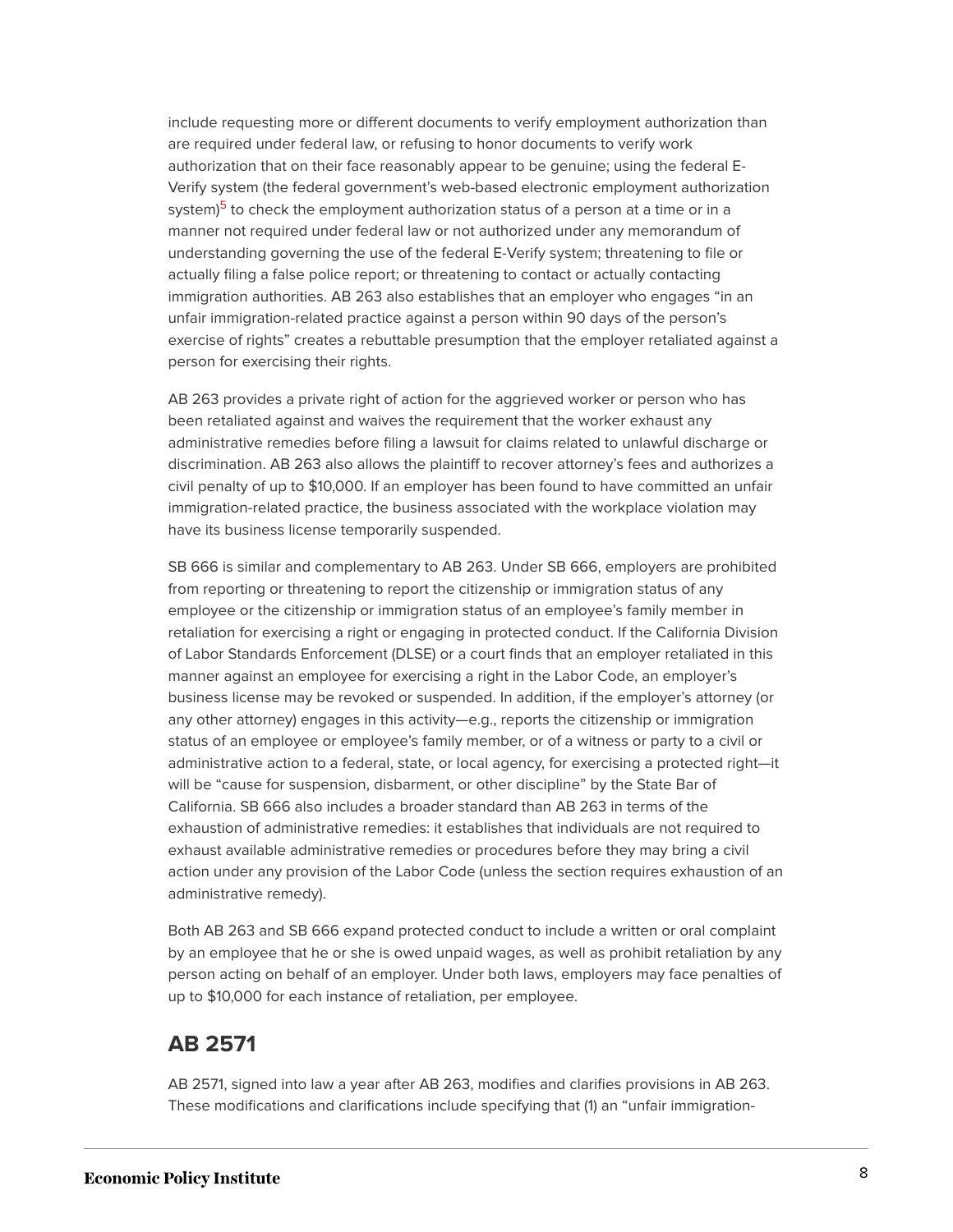related practice" also includes filing or threatening to file "a false report or complaint with any state or federal agency" (not just a police report, as AB 263 prohibits), and that (2) the \$10,000 civil penalty for retaliation from AB 263 be awarded to the employee who suffered the violation rather than the penalty being awarded to the state of California. (AB 263 did not specify who would receive the funds.)

#### **AB 524**

AB 524 expands the definition of criminal extortion to include threats related to immigration status. This law makes it criminal to threaten to report any individual's immigration status or suspected immigration status, or that of an individual's relative or a member of his or her family, in order to obtain property from the individual (which could include wages owed to a worker, for example). The penalty for criminal extortion under California Penal Code Section 524 is imprisonment of up to one year and/or a fine of up to \$10,000.

#### **How AB 263, SB 666, AB 2751, and AB 524 are operating in practice**

AB 263, SB 666, AB 2751, and AB 524 can be used either by DLSE in an investigation or enforcement action or by an individual worker who brings a civil lawsuit.

In general, if a worker has been the victim of a labor violation by a California employer, he or she may file a complaint with DLSE. DLSE's Bureau of Field Enforcement (BOFE) reviews the complaint and decides whether to begin an investigation of the employer. If an inspection is undertaken by BOFE, a BOFE deputy may interview the employer about the suspected violation and review the employer's records that are pertinent to the case as well as interview workers about wages and working conditions. If BOFE finds that a legal violation has occurred, it can penalize the guilty employer by issuing a citation that requires the employer to pay back wages or civil penalties or to remedy other violations.<sup>[6](#page-18-3)</sup>

<span id="page-9-2"></span><span id="page-9-1"></span><span id="page-9-0"></span>If a worker has filed a complaint with DLSE and the worker's employer retaliates—for example, by withholding wages or threatening to file a report with federal immigration authorities—in response to the worker engaging in a protected activity (which includes cooperating with a DLSE investigation regarding a labor violation), then the worker may file a claim to DLSE alleging retaliation in violation of the law.<sup>[7](#page-18-4)</sup> The claim is then investigated by the Retaliation Complaint Investigation Unit (RCI).<sup>[8](#page-18-5)</sup> An RCI investigator will contact the employer and witnesses, if necessary, and may facilitate a discussion between the employer and employee to discuss a possible settlement; in the course of this, the investigator has the authority to issue subpoenas to obtain relevant evidence. If no settlement is reached between the employer and employee, the case is submitted to the labor commissioner, who reviews the case and makes a determination as to whether the employer violated the law and what is the appropriate remedy. The employer may appeal, but if the employer ultimately fails to comply with the terms of the labor commissioner's determination, the labor commissioner may then file a court action to enforce the remedy (DLSE 2013).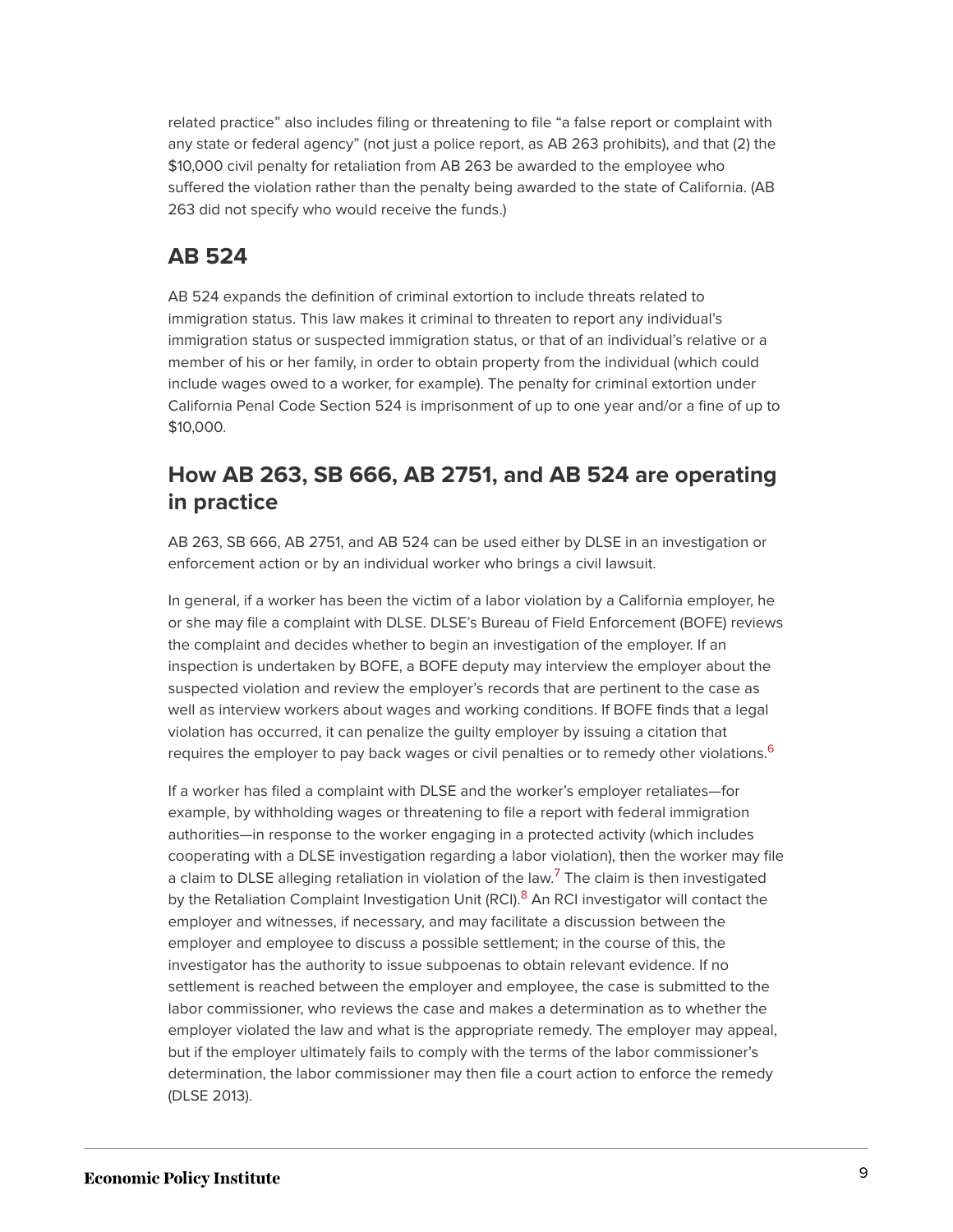As part of this process, if the RCI investigator determines that an employer retaliated against an employee with an unlawful immigration-status-related threat, the investigator may, as part of the settlement negotiations, point to the provisions of the Labor Code put in place by AB 263, SB 666, and/or AB 524 that were violated and specify what are the appropriate remedies and fines are for the violation or violations. If no settlement is reached and the case rises to the level of the labor commissioner, the labor commissioner may issue a determination to fine the employer and/or suspend or terminate their business license as allowed by law if the facts of the case warrant such fines or suspensions.

<span id="page-10-0"></span>According to California Labor Commissioner Julie Su, the most common labor violation that precedes employer retaliation via threats related to immigration status is wage theft, which occurs after an employee asks to be paid wages owed to him or her, or after filing a complaint with DLSE.<sup>[9](#page-18-6)</sup> The ability of DLSE to threaten lawbreaking employers with a \$10,000 fine for each violation gives DLSE a significant amount of leverage in settlement negotiations and helps level the playing field in terms of power between employers and immigrant workers. The fact that the \$10,000 fine goes to the employee (as specified by AB 2751) means workers have a much better chance of recouping lost wages, because suing for lost wages and recovering them in a private civil action is much costlier, may take years, and may ultimately be unsuccessful even when a worker wins the case (for example, if an employer is unable to pay).

Workers in California who are victims of unlawful retaliation based on threats related to immigration status may also file a private lawsuit against their employer, even if they have not exhausted all of their possible administrative remedies through DLSE (unless they are seeking to enforce a claim that specifically requires exhaustion by law). While a private civil lawsuit is expensive and may take years, the attorneys who represent workers who have been the victims of retaliation may first send letters to employers notifying them of their obligations under AB 263 and SB 666, for example, and the possible fines and penalties they may be liable for if they lose in court or if the labor commissioner determines they have violated the laws. According to one attorney who spoke with the author and is familiar with California's anti-retaliation laws, such letters have acted as a valuable deterrent to further unlawful conduct by the employer and have sometimes succeeded in obtaining remedies for workers.

### **Additional laws passed in 2015–2017**

California laws passed in 2015, 2016, and 2017 create additional barriers for employers who are attempting to retaliate against workers through means related to their immigration status.

#### **SB 1001 and AB 622**

California's SB 1001 and AB 622 further proscribe what is appropriate employer use of the employment authorization process. Employers using the system outside of these proscribed uses can be penalized without the need to prove that retaliation was the motive.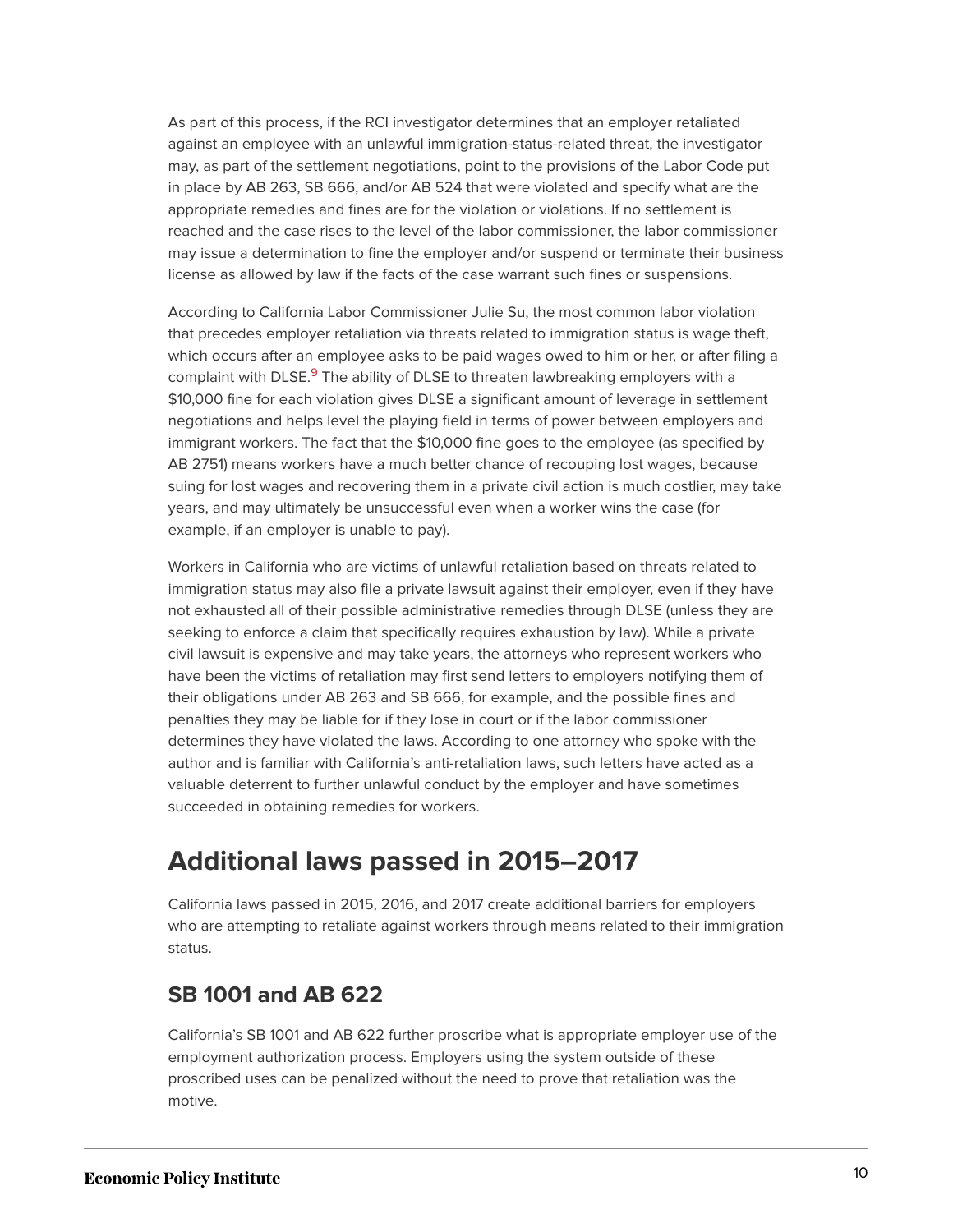<span id="page-11-0"></span>SB 1001 was signed into law in 2016 and went into effect on January 1, 2017. [10](#page-18-7) SB 1001 makes it unlawful for employers to (1) request from the employee more or different documents than are required under Section 1324a(b) of Title 8 of the United States Code; (2) refuse to honor documents tendered that on their face reasonably appear to be genuine; (3) refuse to honor documents or work authorization based upon the specific status or term of status that accompanies the authorization to work; or (4) attempt to reinvestigate or reverify an incumbent employee's authorization to work using an unfair immigration-related practice. Employees or job applicants can complain to DLSE if SB 1001 has been violated or sue the employer. Any person who violates SB 1001 is subject to penalties of up to \$10,000 that can be imposed by DLSE and are liable for equitable relief.

<span id="page-11-1"></span>AB 622 was signed into law in 2015 and went into effect on January 1, 2016.<sup>[11](#page-18-8)</sup> AB 622 relates to E-Verify, and expands the definition of an unlawful employment practice in the California Labor Code to prohibit an employer or any other person or entity from using E-Verify at a time or in a manner not required by federal law, or in a manner that is not required by a memorandum of understanding between an employer and the federal government, to check whether an incumbent employee or a new job applicant is authorized to be lawfully employed. Under AB 622, employers can check only the status of job applicants to whom they've offered a job but who have not yet begun working, and employers must notify job applicants promptly if E-Verify does not confirm that they are authorized to be employed. The penalty for each violation of AB 622 is \$10,000.

SB 1001 and AB 622 prohibit employers from forcing employees whom they suspect to be unauthorized immigrants from establishing whether they are authorized to be employed lawfully in the United States in retaliation for those workers asserting their labor and employment rights or engaging in any other protected activity (for example, if a worker requests an employer pay her any owed but unpaid wages, or files a complaint for unpaid wages with DLSE). Together, SB 1001 and AB 622 can deter employers from using the employment authorization process to retaliate against unauthorized immigrant workers who try to exercise their rights. The laws also provide aggrieved workers with a monetary remedy.

#### **AB 450**

<span id="page-11-4"></span><span id="page-11-3"></span><span id="page-11-2"></span>AB 450, also known as the Immigrant Worker Protection Act, was signed into law in 2017 and went into effect on January 1, 2018.<sup>[12](#page-18-9)</sup> AB 450 mandates new guidelines and requirements for all public and private employers in California when dealing with an audit of I-9 Employment Eligibility Verification forms<sup>[13](#page-18-10)</sup> or investigation of other employee records. AB 450 prohibits employers from permitting federal immigration enforcement agents to enter any "nonpublic areas of a place of labor"<sup>[14](#page-18-11)</sup> without a judicial warrant, and it prohibits employers from providing employment records to immigration enforcement agents without a judicial warrant or subpoena, unless a Notice of Inspection (NOI) has been provided to the employer by ICE.

AB 450 also requires that employers notify their employees and any applicable union of an upcoming immigration audit by ICE within 72 hours of receiving an NOI from ICE, and employers must also provide a copy of the NOI to any affected employee. Employers must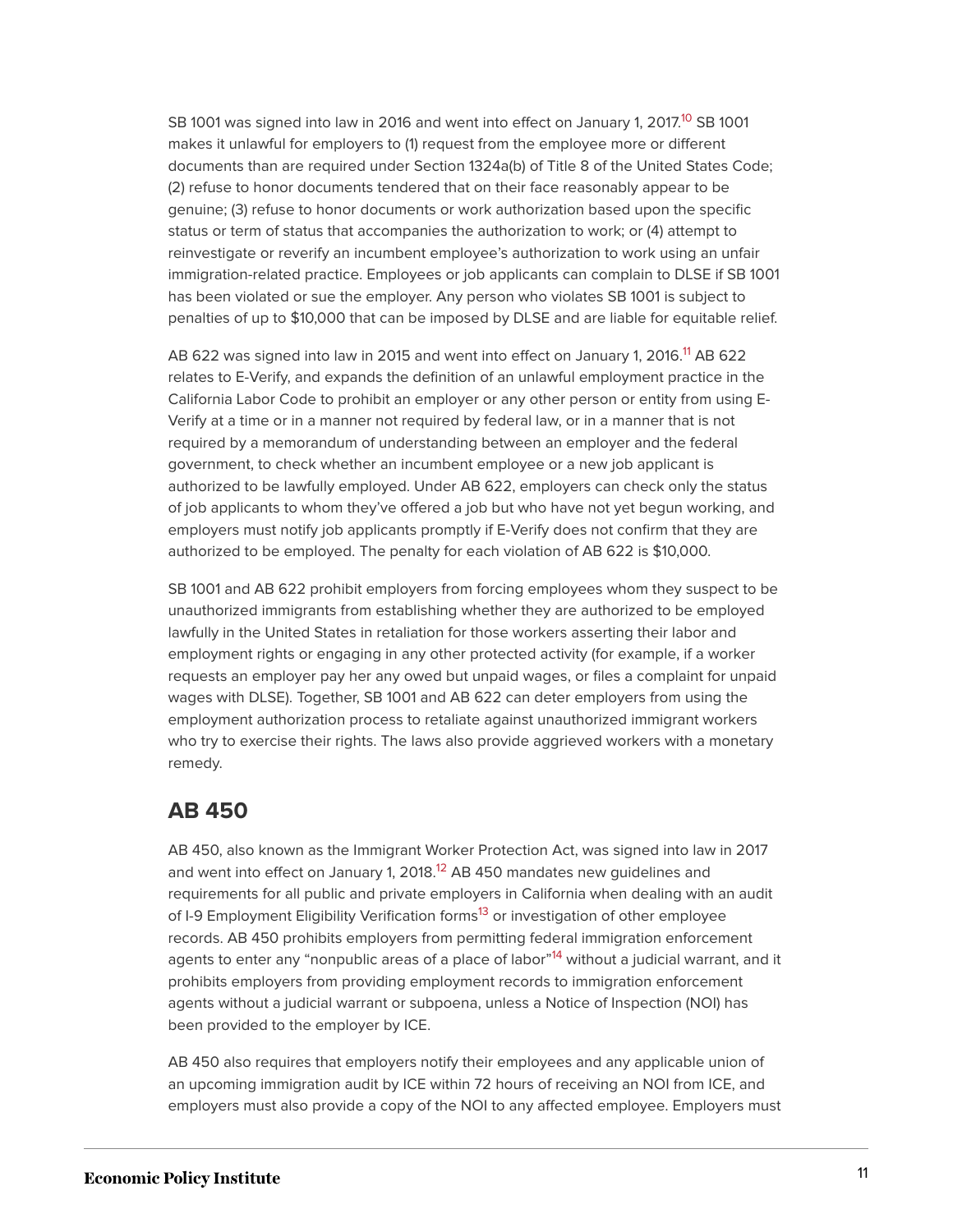also provide each affected employee with written notice of the obligations of the employer and the affected employee arising from the results of the inspection of I-9 forms or other employment records. Employers who fail to comply with the requirements of AB 450 can be fined \$2,000 to \$5,000 for the first violation, and \$5,000 to \$10,000 for each additional violation.

<span id="page-12-1"></span><span id="page-12-0"></span>AB 450 also includes a provision that prohibits employers from requiring their existing employees to reverify their work authorization at a time or manner not required by federal immigration law. Federal law at Section 1324a of Title 8 of the United States Code requires employers to verify employment authorization at time of hire, and Department of Homeland Security (DHS) regulations outline the specific circumstances in which employers are required to reverify,<sup>[15](#page-18-12)</sup> such as when an employment authorization document or temporary work visa has expired, or when an employer has "constructive knowledge" that an employee is not authorized to work.<sup>[16](#page-18-13)</sup> Federal law and regulations also describe specific instances in which an employer is *not* deemed to have "hired" someone, and therefore the employer is not required to reverify whether the employee is authorized to work.<sup>[17](#page-18-14)</sup> DLSE may fine employers who violate this provision up to \$10,000 for each time they reverify the employment eligibility of an incumbent employee at a time or in a manner not required by federal law.

<span id="page-12-2"></span>Both DLSE and the California attorney general have authority to enforce the provisions of AB 450, and California Attorney General Xavier Becerra has stated publicly his intention to prosecute employers who do not comply with AB 450 (Hart 2018).

Thomas Homan, the Trump administration's acting director of ICE, has recently stated his intention to increase the number of I-9 audits conducted by ICE by 400 percent (Kavilanz 2018), saying that the state of California will "see a lot more special agents, a lot more deportation officers" (Fox News 2018) and that ICE will "have no choice but to conduct atlarge arrests in local neighborhoods and at worksites" (ICE 2017) in retaliation for California passing sanctuary city laws. Acting Director Homan's comments, which reflect his intentions to focus enforcement efforts in California, combined with the fact that numerous I-9 audits have already been conducted in California by ICE in 2018 (Emslie, Small, and Muñoz 2018), makes it likely that AB 450 will be an important and useful tool to help protect labor standards for unauthorized immigrant workers and provide them with more due process protections than they currently have when their worksite is facing an ICE audit. AB 450 can do this by protecting the rights of unauthorized immigrant workers at their place of employment, especially in the case of an I-9 audit that ICE may attempt to conduct without an adequate level of reasonable suspicion that would justify the issuance of a warrant (for example, if ICE agents attempt to conduct an audit that is based on an anonymous tip, racial profiling, or any other reason not substantiated by enough evidence to justify a warrant).

In addition, as described by California Labor Commissioner Julie Su (Khouri 2018), employers sometimes go to extremes to carry out retaliation by calling ICE on themselves and requesting an I-9 audit in order to retaliate against their own workers; AB 450's penalties may also help protect unauthorized immigrant workers by making it less likely that an employer will call ICE to request an audit as a form of retaliation against workers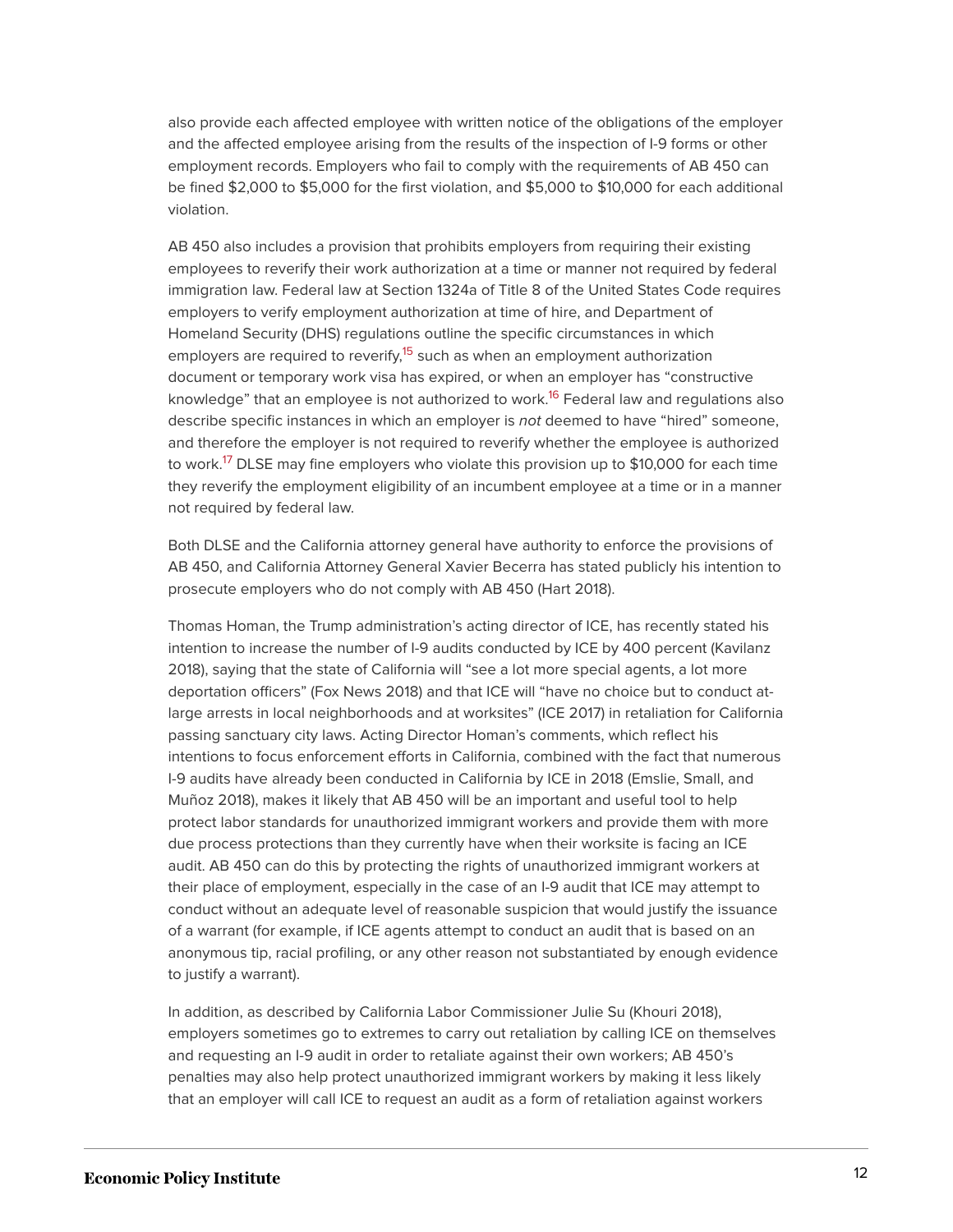the employer suspects are unauthorized. AB 450 can be beneficial for employers, too, because it provides them with clear procedures to follow in the course of a visit from ICE agents.

### **Access to justice and due process for unauthorized immigrant workers and the potential of the California Values Act (SB 54)**

Unauthorized immigrant workers who seek to enforce their rights under California or federal labor and employment laws may either file a complaint with the federal U.S. Department of Labor or, as discussed above, file a complaint with the California labor commissioner at DLSE. Alternatively, they may file a private lawsuit. In California, the ability of unauthorized immigrant workers to access DLSE offices and courthouses is therefore of crucial importance to being able to recover stolen wages or seek redress for other legal violations and ultimately hold lawbreaking employers accountable. If unauthorized immigrant workers are too afraid to access DLSE offices or federal, state, and local courthouses, then they will not be able to access the legal system that is in place to protect the labor standards of all workers, and they will be deprived of due process.

#### **ICE activity at courthouses**

<span id="page-13-0"></span>In 2017, a number of cases were reported in the media describing immigration enforcement actions taken by ICE at courthouses in the United States, including in California, where ICE was seeking unauthorized immigrants who were involved in legal proceedings in order to detain them.<sup>[18](#page-18-15)</sup> Some of the immigrants ICE has pursued in courtrooms had no criminal record and were accessing family court (Allyn 2017; Coll 2017) or seeking a restraining order against a spouse (Queally 2017), for example. The Immigrant Defense Project estimated that in New York there were 110 ICE courthouse arrests in 2017, compared with 11 arrests in 2016—a 900 percent increase (Immigrant Defense Project 2017). An increase in ICE courthouse arrests led California's chief justice to publish an open letter to U.S. Attorney General Jeff Sessions and then-Secretary of DHS John Kelly in March 2017, urging them to refrain from pursuing and arresting immigrants in California courts (Queally 2017; Medina 2017; Cantil-Sakauye 2017).

ICE responded to the public outcry for its visits to courthouses in January 2018 by issuing new formal guidance detailing the circumstances under which agents may enter courthouses to pursue and arrest unauthorized immigrants (Rosenberg 2018). It was an addition to ICE's "sensitive locations" policy, which did not originally include courthouses (Quesenberry 2017). The new guidance on ICE operations in courthouses allows ICE to continue targeting unauthorized immigrants in courthouses but narrows the scope of its operations. The policy states ICE should make arrests "discreetly to minimize their impact on court proceedings" and "generally avoid" making arrests in noncriminal courts. It also states that ICE enforcement actions will focus on "targeted aliens with criminal convictions, gang members, national security or public safety threats, aliens who have been ordered removed from the United States but have failed to depart, and aliens who have reentered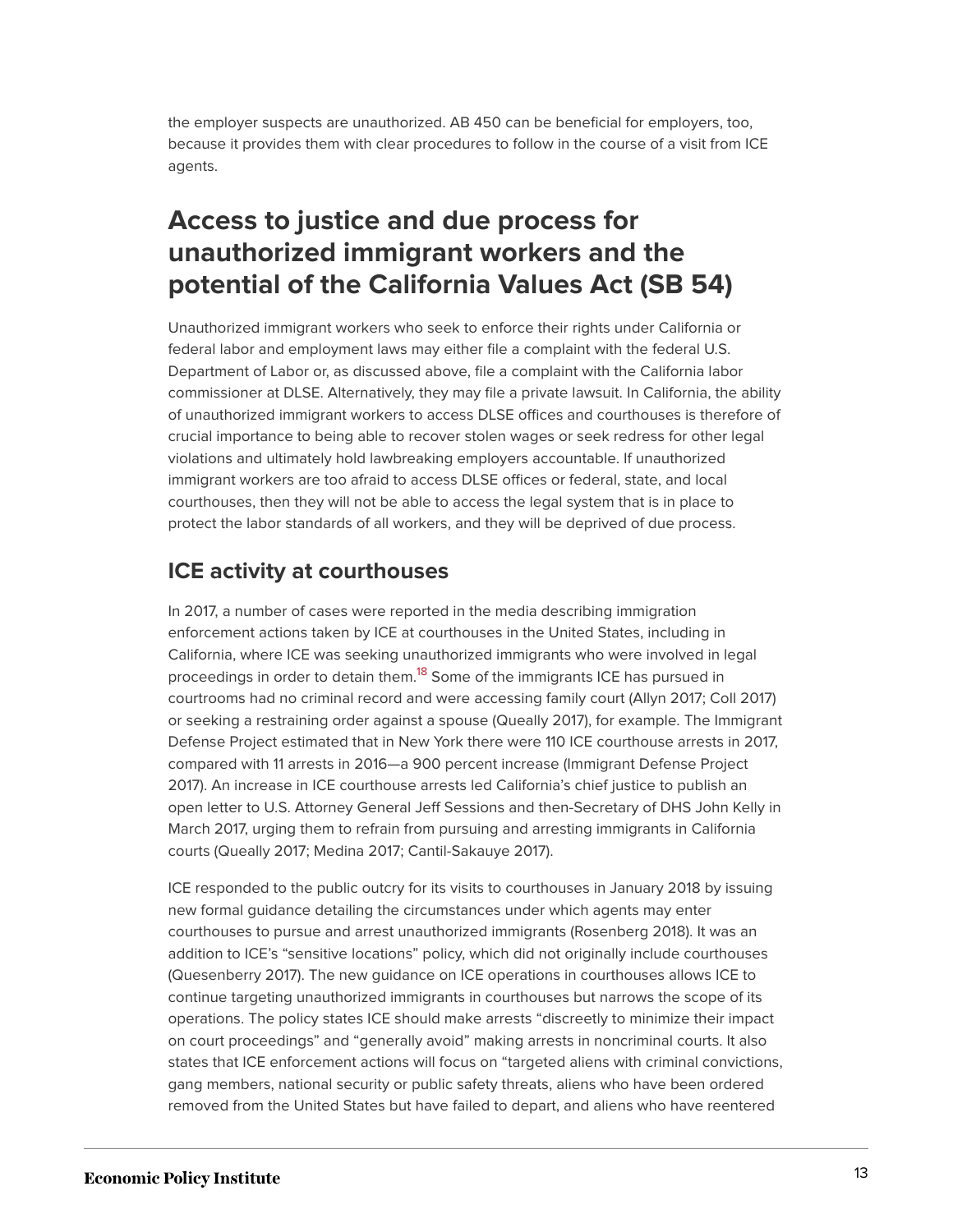the country illegally after being removed" and that family members or friends of the targeted alien will not be arrested "absent special circumstances, such as where the individual poses a threat to public safety or interferes with ICE's enforcement actions" (ICE 2018). The implications of the new ICE policy are ultimately unclear: it is better than the status quo—*if* ICE complies with its terms—but the policy puts no real binding restrictions on ICE agents in courthouses, nor does it create a private right of action for individuals to sue ICE if agents fail to comply with it (Hallman 2018; Martelle 2018).

#### **ICE activity at DLSE offices**

ICE agents have also shown up twice at DLSE labor dispute proceedings in California, seeking to arrest unauthorized immigrant workers who brought claims against their employers. The agents "arrived [at DLSE] within a half hour of when the meetings with employers were supposed to begin," according to Labor Commissioner Julie Su (Kitroeff 2017). The *Los Angeles Times* reporter who broke this story pointed out that "the timing of wage hearings isn't public, and generally the worker and employer are the only ones who know that information outside of the agency." This suggests the employers may have notified ICE about their workers' unauthorized status and called ICE to inform them where the workers would be at the time of the meeting in the labor commissioner's office. Commissioner Su elaborated further, noting that "we should not enable unscrupulous employers who use immigration status as a vulnerability to retaliate unlawfully against a worker who is seeking our protection"—which is what results if ICE agents are able to operate freely in DLSE offices where workers are seeking redress for wage theft and other workplace violations. These incidents led to a memo being sent to state officials "instructing staff members to refuse entry to ICE agents who visit its offices to apprehend immigrants who are in the country without authorization" (Kitroeff 2017). Commissioner Su told the *Los Angeles Times* in January 2018 that ICE agents have not returned since the two incidents that were reported in the *Los Angeles Times* in August of 2017 (Khouri 2018). However, there is no agreement between ICE and the California state government, nor is there any ICE policy statement or regulation, that would prevent ICE agents from attempting to enter state offices to pursue and arrest unauthorized immigrants.

#### **How SB 54's "model policies" may improve access to justice for immigrant workers**

ICE arrests or attempted arrests at government offices and courthouses undermine a key element of American democracy and the ability of the government and the U.S. judicial system to protect residents from abuses by corporations, employers, or other private individuals. If immigrants do not feel safe and are too afraid to attend mediated discussions with employers in government offices or to visit courtrooms in order to seek protection or testify against someone who has harmed them or stolen their wages, the only beneficiaries will be criminals and lawbreaking employers. The impact of this is not theoretical. For example, in Denver, prosecutors were forced to drop four domestic violence cases because the victims were too afraid to testify in court for fear of deportation (Stern 2017). And a nationwide survey from the Tahirih Justice Center found that three out of four advocates "report[ed] that immigrant survivors have concerns about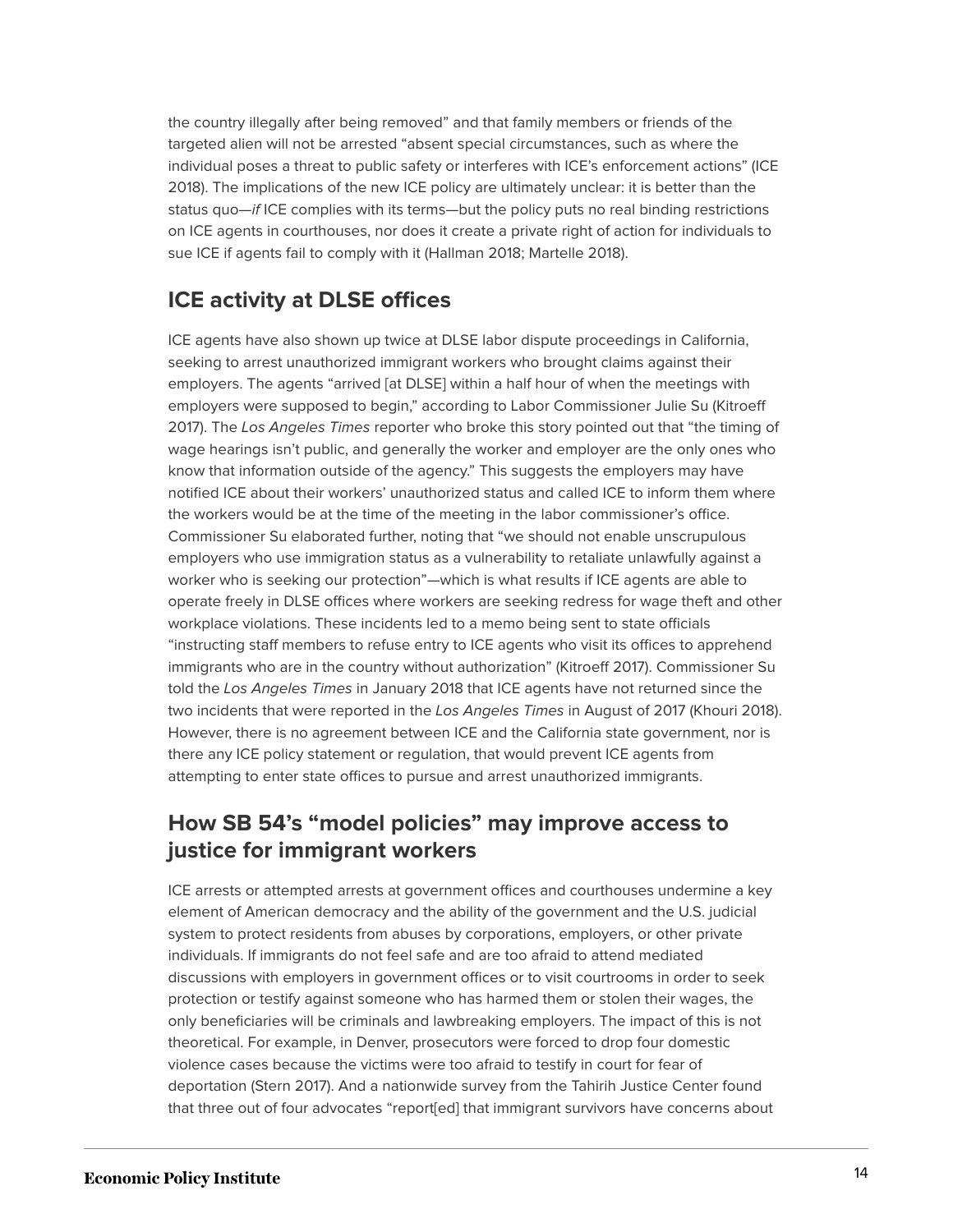going to court for a matter related to the abuser/offender" (Tahirih 2017). Workers who have been the victims of wage theft and other workplace violations or retaliation may similarly fear visiting government offices or courthouses in person to hold their employers accountable.

<span id="page-15-0"></span>A number of state laws that are often referred to as "sanctuary" laws have been passed and enacted in California to help protect the rights of immigrants and unauthorized immigrants, including SB 54, the Values Act; AB 4, the TRUST Act; and AB 2792, the TRUTH Act.<sup>[19](#page-18-16)</sup> Since many of the provisions in sanctuary laws are not focused on issues related to labor violations that affect immigrant workers (rather, they primarily outline the conduct required of state and local law enforcement vis-à-vis federal immigration enforcement authorities), these provisions are not discussed in depth in this report. One provision in SB 54, however—which was signed into law in 2017 and went into effect on January 1, 2018—may have a significant impact on the ability of unauthorized immigrant workers to be able to access the court system and labor agencies in order to seek redress for workplace violations, such as wage theft, that they have suffered at the hands of employers.

SB 54 adds a new provision, numbered 7284.8, to Chapter 17.25 of Division 7 of Title 1 of California's Government Code, which reads:

The Attorney General, by October 1, 2018, in consultation with the appropriate stakeholders, shall publish model policies limiting assistance with immigration enforcement to the fullest extent possible consistent with federal and state law at public schools, public libraries, health facilities operated by the state or a political subdivision of the state, courthouses, Division of Labor Standards Enforcement facilities, the Agricultural Labor Relations Board, the Division of Workers Compensation, and shelters, and ensuring that they remain safe and accessible to all California residents, regardless of immigration status. All public schools, health facilities operated by the state or a political subdivision of the state, and courthouses shall implement the model policy, or an equivalent policy. The Agricultural Labor Relations Board, the Division of Workers' Compensation, the Division of Labor Standards Enforcement, shelters, libraries, and all other organizations and entities that provide services related to physical or mental health and wellness, education, or access to justice, including the University of California, are encouraged to adopt the model policy.

The state attorney general's new model policies "limiting assistance with immigration enforcement to the fullest extent possible," which will be published by the fall of 2018 and must be implemented by courthouses, have the potential—if adhered to—to provide unauthorized immigrant workers with greater certainty that ICE agents will not be present in courtrooms and create a safer environment for workers to access the legal system and obtain due process. The same goes for DLSE offices if DLSE adopts the model policies, which it will have the option to do.

It is unclear so far what substantive provisions the state attorney general's model policies will contain, but one piece of proposed legislation from State Senator Ricardo Lara may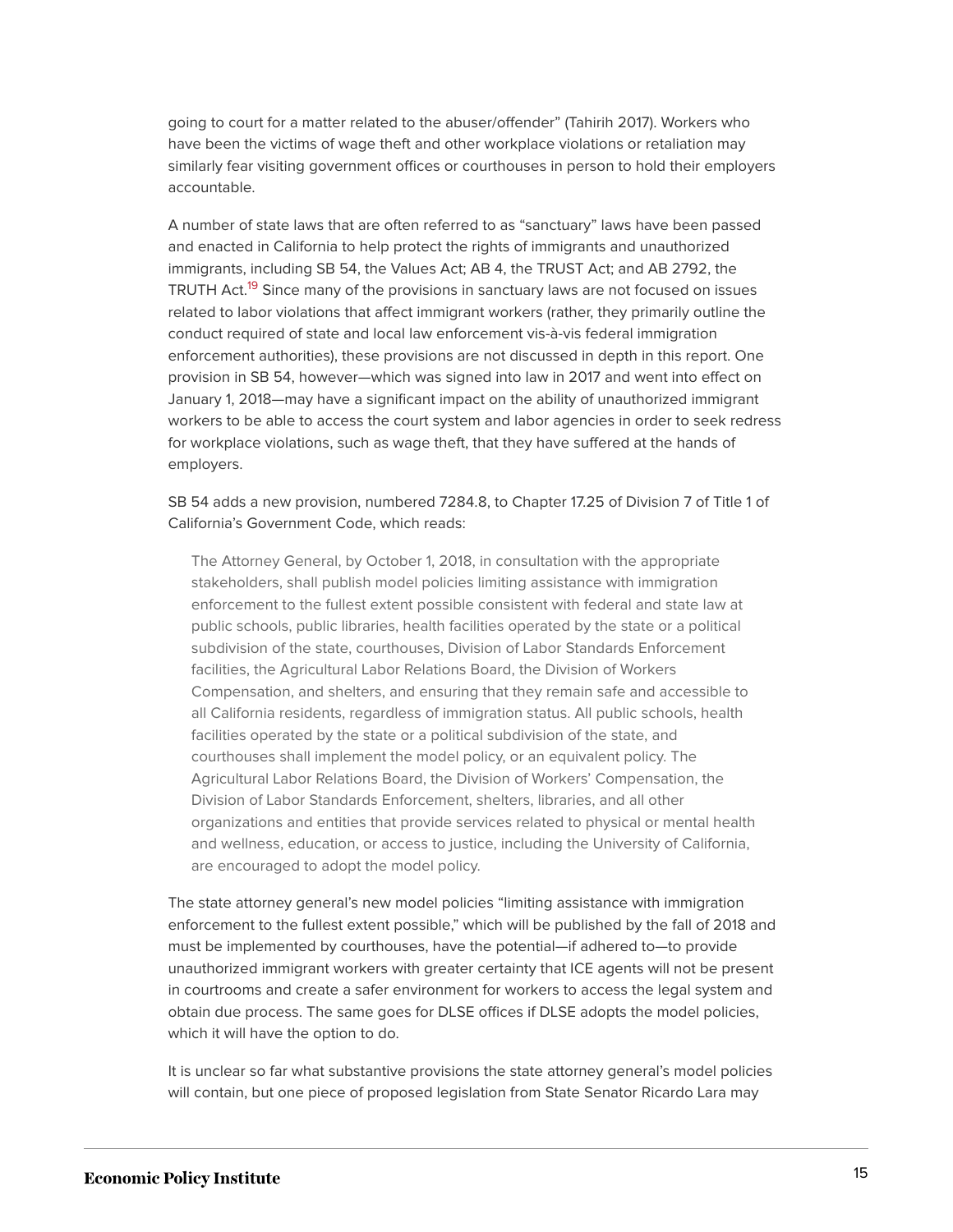provide a hint (Ulloa 2018). Senator Lara's legislation, SB 183 (which passed the California State Senate in January 2018), would prohibit officials at California schools, courthouses, and other state buildings from allowing federal immigration authorities to enter the premises "to perform surveillance, effectuate an arrest, or question an individual therein, without a valid federal warrant." In addition, the activities of officials who possess a federal warrant and enter one of the listed locations in the bill "shall be limited to the individual who is subject of the warrant."<sup>[20](#page-18-17)</sup> It is also unclear whether the attorney general's guidelines could go as far as SB 183 by strictly prohibiting access to courthouses without a warrant, but they are nevertheless likely to be a massive improvement on the status quo.

### <span id="page-16-1"></span><span id="page-16-0"></span>**Conclusion: Other states should follow California's lead**

The Trump administration ushered in a new immigration enforcement regime in 2017 that has broken with the latter years of the Obama administration. The Obama administration had adhered to a prioritization scheme it had developed for the removal of unauthorized immigrants, focusing on those with criminal records and recent arrivals (DHS 2014). The Trump administration's cancellation of the Obama DHS's removal priorities (reflected in Trump's January 2017 Executive Order on interior enforcement [White House 2017]), along with the stated priorities of Acting ICE Director Tom Homan, represent a shift toward an increased focus on federal immigration enforcement in the interior of the United States.

<span id="page-16-2"></span>As ICE ramps up its enforcement under Trump's and Homan's leadership, we are likely to see many more worksite raids and audits, as well as more removals of unauthorized immigrants, regardless of the extent of their ties to the United States and regardless of whether they have a clean criminal record. $^{21}$  $^{21}$  $^{21}$  At the same time, complaints by immigrant workers who say "their bosses are threatening to have them deported" are on the rise (Khouri 2018). It's possible that the Trump administration's statements and actions and a simultaneous increase in worker complaints about deportation threats are not a coincidence, since employers who have unauthorized immigrant employees may be emboldened to use an increase in immigration enforcement as a tool to keep wages low and workers in fear of reporting legal violations to labor standards enforcement agencies (Mansfield 2017).

Numerous members of the Trump administration, including President Trump himself and U.S. Attorney General Jeff Sessions, have expressed their displeasure with California's immigration policies and sanctuary laws (Fuller and Yee 2018; Koseff 2018). On March 6, 2018, the U.S. Department of Justice (DOJ) filed a complaint against California Governor Jerry Brown and Attorney General Xavier Becerra in federal district court, seeking to overturn three California laws related to immigration on constitutional grounds (Benner and Medina 2018), including two of the laws discussed in this report, AB 450 and SB 54, claiming that they interfere with federal immigration enforcement efforts and conflict with federal law. The dispute between the federal and California governments is likely to take months, if not years, to resolve, and it is far too early to make predictions about the outcome.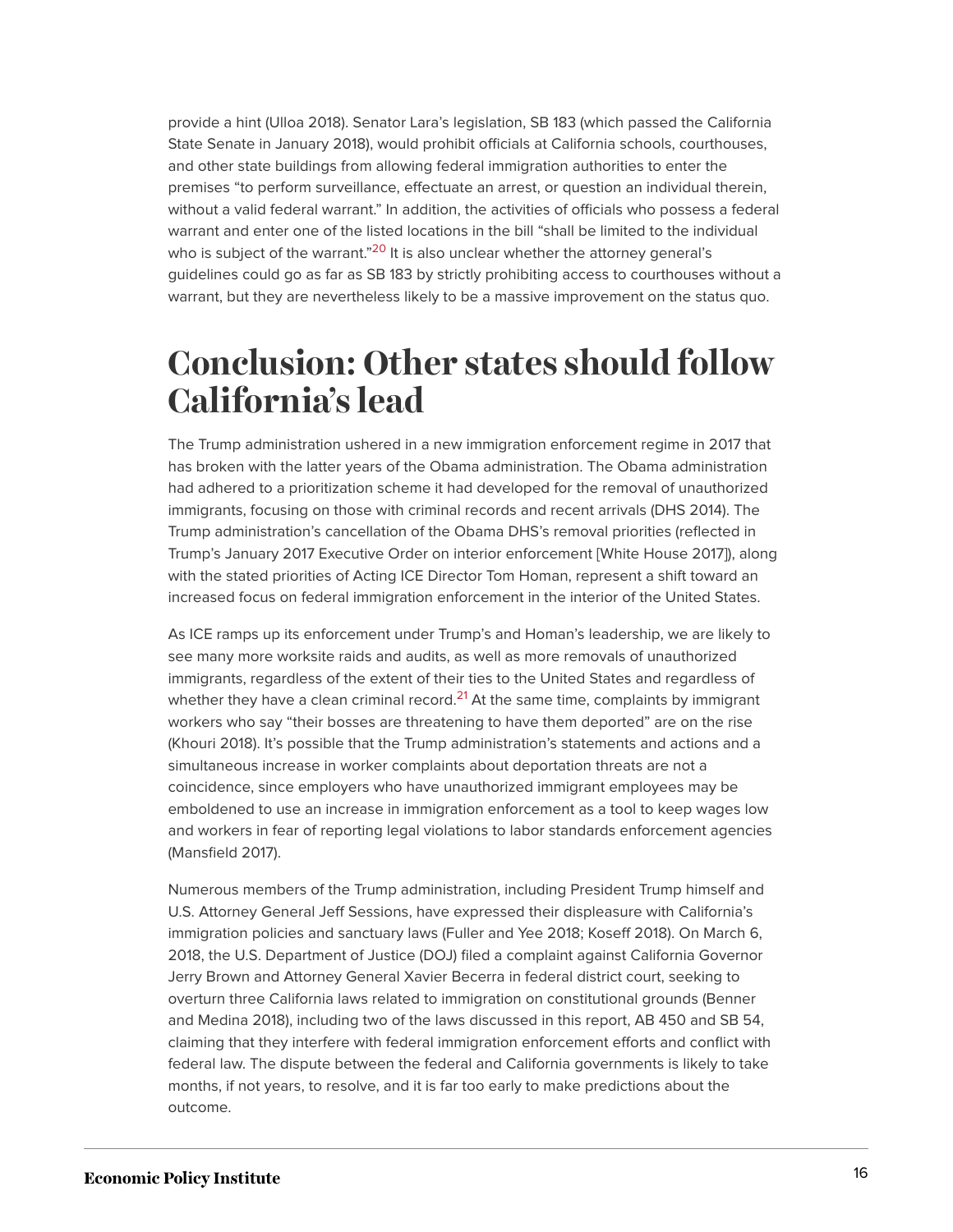California's laws intended to protect unauthorized workers from retaliation and other abuses based on immigration status are relatively new innovations; together, they constitute a groundbreaking experiment that has the capability to reduce some of the inherent vulnerabilities workers face when they are employed without work authorization. California's efforts in this area are especially valuable in an era of increased immigration enforcement at the federal level.

While it is too early to judge the success of California's laws that protect immigrant workers—or to guess how the DOJ's lawsuit against California will be resolved—these laws are a promising beginning for addressing immigration-related labor standards issues and reveal a willingness on the part of the California legislature and the Brown administration to think outside the box in order to grapple with a new, ramped-up version of immigration enforcement during the Trump era. Other states should follow California's lead and innovate with new laws that protect workers from retaliation, wage theft, and other workplace abuses that are facilitated by virtue of their immigration status—and then enforce those laws vigorously.

# <span id="page-17-0"></span>**Acknowledgment**

This publication was made possible by a grant from the Carnegie Corporation of New York. The statements made and views expressed are solely the responsibility of the author.

# <span id="page-17-1"></span>**About the author**

**Daniel Costa** joined the Economic Policy Institute in 2010 and is currently the director of immigration law and policy research. An attorney, his current areas of research include a wide range of labor migration issues, including the management of temporary foreign worker programs, both high- and less-skilled migration, immigrant workers' rights, and forced migration, including refugee and asylum issues and the global migration crisis. He has testified on immigration before the U.S. Congress, has been quoted by a number of news outlets, has appeared on radio and television news, and his commentaries have appeared in various publications. He received his LL.M in International and Comparative Law from Georgetown University and his J.D. in International Law from Syracuse University.

# <span id="page-17-2"></span>**Endnotes**

- <span id="page-17-3"></span>[1.](#page-1-1) State labor laws and the federal Fair Labor Standards Act do not distinguish between workers by immigration status.
- <span id="page-17-4"></span>[2.](#page-4-1) The share of unauthorized immigrants in California's labor force has declined to 9.0 percent in 2014 from 9.7 percent in 2010 (Passel and Cohn 2011).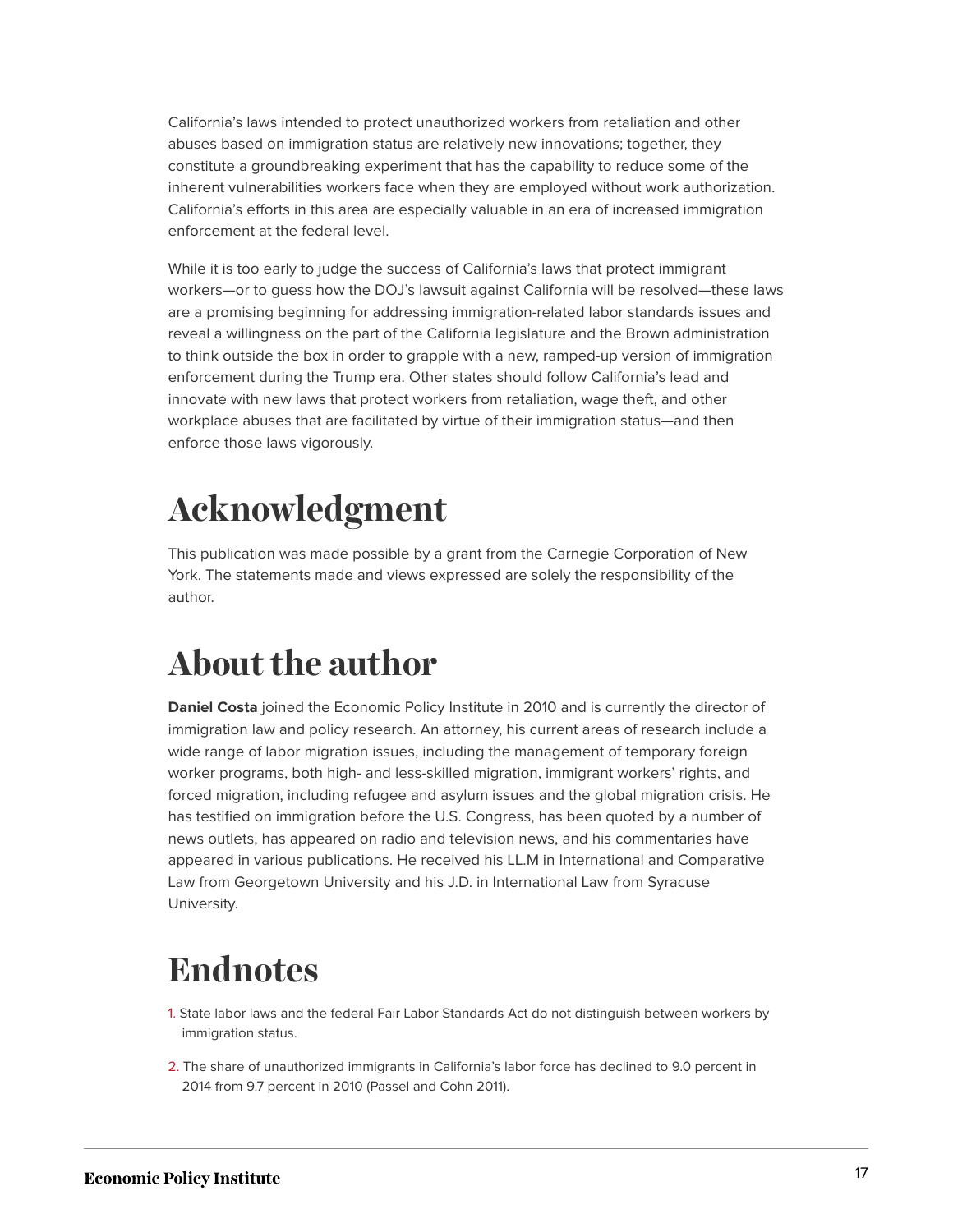- <span id="page-18-0"></span>[3.](#page-6-0) See, for example, Greenhouse and Yaccino 2012.
- <span id="page-18-1"></span>[4.](#page-7-1) The text of these bills is available at leginfo.legislature.ca.gov: [AB-263 Employment: retaliation:](https://leginfo.legislature.ca.gov/faces/billNavClient.xhtml?bill_id=201320140AB263) [immigration-related practices \(2013–2014\);](https://leginfo.legislature.ca.gov/faces/billNavClient.xhtml?bill_id=201320140AB263) [SB-666 Employment: retaliation \(2013–2014\)](https://leginfo.legislature.ca.gov/faces/billNavClient.xhtml?bill_id=201320140SB666); [AB-524](https://leginfo.legislature.ca.gov/faces/billNavClient.xhtml?bill_id=201320140AB524) [Immigrants: extortion \(2013–2014\);](https://leginfo.legislature.ca.gov/faces/billNavClient.xhtml?bill_id=201320140AB524) [AB-2751 Retaliation \(2013–2014\)](https://leginfo.legislature.ca.gov/faces/billNavClient.xhtml?bill_id=201320140AB2751).
- <span id="page-18-2"></span>[5.](#page-8-0) For more on E-Verify, see the "[E-Verify"](https://www.uscis.gov/e-verify) webpage on the U.S. Citizenship and Immigration Services website at [www.uscis.gov/e-verify.](www.uscis.gov/e-verify)
- <span id="page-18-3"></span>[6.](#page-9-0) For more background on reporting a labor violation in California, see DLSE 2014.
- <span id="page-18-4"></span>[7.](#page-9-1) For more background on filing a retaliation complaint in California, see DLSE 2013.
- <span id="page-18-5"></span>[8.](#page-9-2) For more background and information about retaliation complaints and investigations, see the "[Retaliation Complaint Investigation Unit \(RCI\)](http://www.dir.ca.gov/dlse/dlseRetaliation.html)" webpage on the California Labor Commissioner's Office website at [www.dir.ca.gov/dlse/dlseRetaliation.html](https://www.dir.ca.gov/dlse/dlseRetaliation.html).
- <span id="page-18-6"></span>[9.](#page-10-0) Conversation between the author and California Labor Commissioner Julie Su.
- <span id="page-18-7"></span>[10.](#page-11-0) [SB-1001 Employment: unfair practices \(2015–2016\)](https://leginfo.legislature.ca.gov/faces/billTextClient.xhtml?bill_id=201520160SB1001) (text available at leginfo.legislature.ca.gov).
- <span id="page-18-8"></span>[11.](#page-11-1) [AB-622 Employment: E-Verify system: unlawful business practices \(2015–2016\)](https://leginfo.legislature.ca.gov/faces/billNavClient.xhtml?bill_id=201520160AB622) (text available at leginfo.legislature.ca.gov).
- <span id="page-18-9"></span>[12.](#page-11-2) [AB-450 Employment regulation: immigration worksite enforcement actions \(2017–2018\)](https://leginfo.legislature.ca.gov/faces/billTextClient.xhtml?bill_id=201720180AB450) (text available at leginfo.legislature.ca.gov).
- <span id="page-18-10"></span>[13.](#page-11-3) For more background on I-9 forms, see the ["I-9, Employment Eligibility Verification"](http://www.uscis.gov/i-9) webpage on the U.S. Citizenship and Immigration Services website at [www.uscis.gov/i-9.](http://www.uscis.gov/i-9)
- <span id="page-18-11"></span>[14.](#page-11-4) For more background on AB 450 and the definition of "nonpublic areas of a place of labor," see California Labor Commissioner and California Attorney General 2017.
- <span id="page-18-12"></span>[15.](#page-12-0) See 8 C.F.R. § 274a.2. Verification of identity and employment authorization.
- <span id="page-18-13"></span>[16.](#page-12-1) "Constructive knowledge" means the employer has positive information such as a notice from DHS that an employee is not authorized to work. For a further discussion of constructive knowledge in the employment context, see *[Aramark Facility Svs. v. SEIU Local 1877](https://www.nilc.org/wp-content/uploads/2015/12/Aramark.pdf)*, No. [06-56662 \(9th Cir. June 16, 2008\).](https://www.nilc.org/wp-content/uploads/2015/12/Aramark.pdf)
- <span id="page-18-14"></span>[17.](#page-12-2) For example, when an employee is reinstated after being suspended or disciplined, he or she is continuing employment and is not considered a new hire. For a further discussion about employment verification and determining whether an employee is continuing employment or is a new hire, see *[Santillan v. USA Waste of California, Inc.](https://cdn.ca9.uscourts.gov/datastore/opinions/2017/04/07/15-55238.pdf)*, No. 15-55238 (9th Cir. April 7, 2017) (discussing 8 C.F.R. § 274a.2).
- <span id="page-18-15"></span>[18.](#page-13-0) See, for example, García Hernández 2017, Queally 2017, Meltzer 2017, Hurowitz and de la Hoz 2017, *World* staff 2017, and Coll 2017.
- <span id="page-18-16"></span>[19.](#page-15-0) The text of these bills is available at leginfo.legislature.ca.gov: [SB-54 Law enforcement: sharing](https://leginfo.legislature.ca.gov/faces/billNavClient.xhtml?bill_id=201720180SB54) [data \(2017–2018\)](https://leginfo.legislature.ca.gov/faces/billNavClient.xhtml?bill_id=201720180SB54); [AB-4 State government: federal immigration policy enforcement \(2013–2014\);](https://leginfo.legislature.ca.gov/faces/billNavClient.xhtml?bill_id=201320140AB4) [AB-2792 Local law enforcement agencies: federal immigration policy enforcement: ICE access](https://leginfo.legislature.ca.gov/faces/billNavClient.xhtml?bill_id=201520160AB2792) [\(2015–2016\)](https://leginfo.legislature.ca.gov/faces/billNavClient.xhtml?bill_id=201520160AB2792). For additional background, see the [ICE Out of California](http://www.iceoutofca.org/) website at [www.iceoutofca.org](http://www.iceoutofca.org/).
- <span id="page-18-17"></span>[20.](#page-16-1) [SB-183 State buildings: federal immigration agents \(2017–2018\)](https://leginfo.legislature.ca.gov/faces/billTextClient.xhtml?bill_id=201720180SB183) (text available at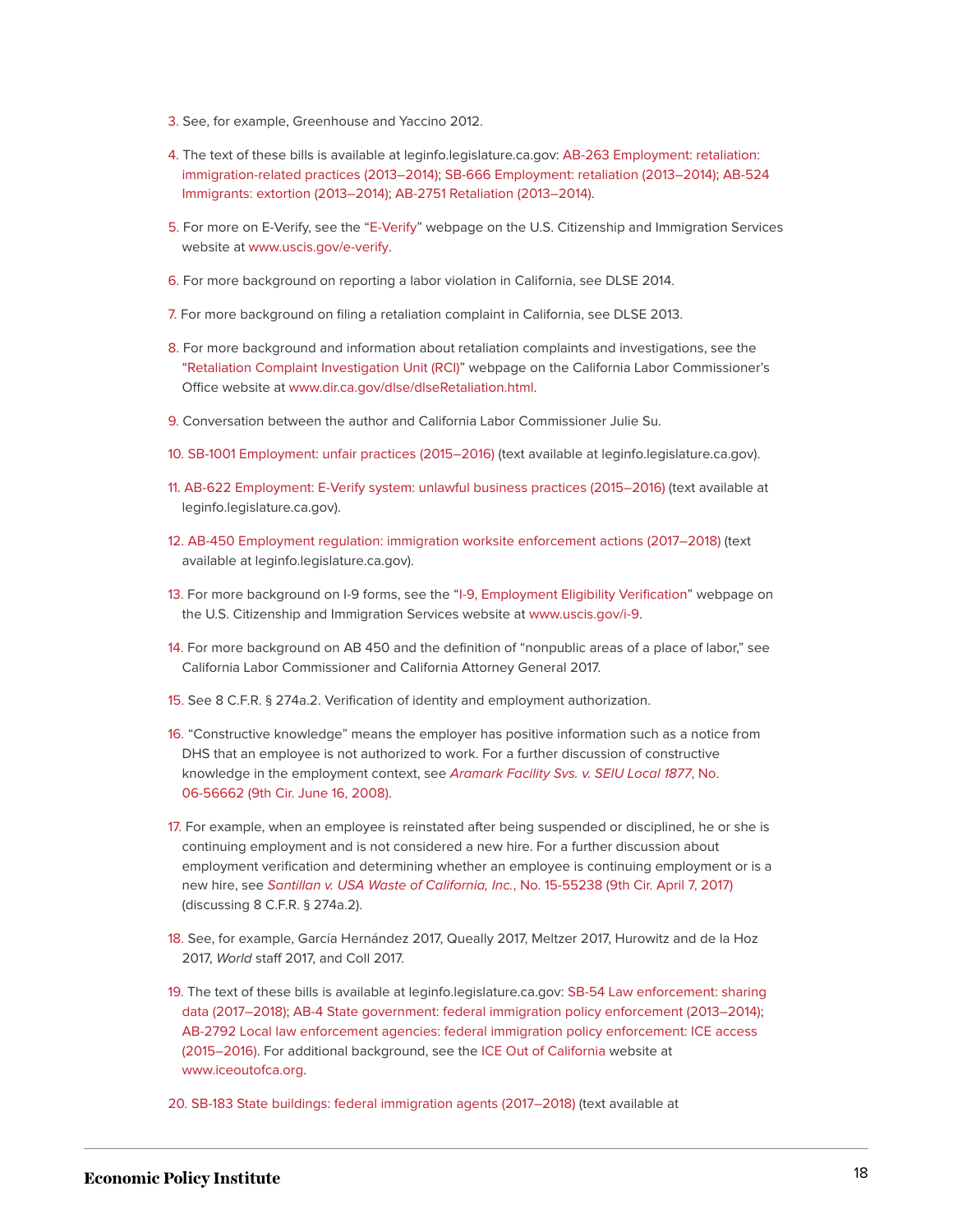leginfo.legislature.ca.gov).

<span id="page-19-1"></span>[21.](#page-16-2) The most recent data on I-9 audits shows that the number of audits increased only slightly in fiscal 2017 compared with fiscal 2016, from 1,279 to 1,360 (Francis 2018). However, fiscal 2017 included the final four months of the Obama administration, and it generally takes time for a new administration to establish new policies and implement them. As a result, it is likely that these numbers will begin to increase considerably in 2018 and throughout the remaining years of the Trump administration.

## <span id="page-19-0"></span>**References**

Allyn, Bobby. 2017. "[In Philly Halls of Justice, Feds Seizing More Immigrants with No Criminal Past.](https://whyy.org/segments/philly-halls-justice-feds-seizing-immigrants-no-criminal-past/)" *WHYY News*, December 20.

American Immigration Council (AIC). 2017. *[Immigrants in California](https://www.americanimmigrationcouncil.org/research/immigrants-california)* (fact sheet). September 15.

Benner, Katie, and Jennifer Medina. 2018. "[Trump Administration Sues California over Immigration](https://www.nytimes.com/2018/03/06/us/politics/justice-department-california-sanctuary-cities.html) [Laws.](https://www.nytimes.com/2018/03/06/us/politics/justice-department-california-sanctuary-cities.html)" *New York Times*, March 6.

Bernhardt, Annette, Ruth Milkman, Nik Theodore, Douglas Heckathorn, Mirabai Auer, James DeFilippis, Ana Luz González, Victor Narro, Jason Perelshteyn, Diana Polson, and Michael Spiller. 2009. *[Broken Laws, Unprotected Workers: Violations of Employment and Labor Laws in America's](http://www.nelp.org/content/uploads/2015/03/BrokenLawsReport2009.pdf) [Cities](http://www.nelp.org/content/uploads/2015/03/BrokenLawsReport2009.pdf).* Center for Urban Economic Development, National Employment Law Project, and UCLA Institute for Research on Labor and Employment.

California Labor Commissioner and California Attorney General. 2017. ["Immigrant Worker Protection](http://www.dir.ca.gov/dlse/AB_450_QA.pdf) [Act \(Assembly Bill 450\): Frequently Asked Questions.](http://www.dir.ca.gov/dlse/AB_450_QA.pdf)" Office of the Attorney General, California Department of Justice, and California Department of Industrial Relations.

Cantil-Sakauye, Tani. 2017. ["Chief Justice Cantil-Sakauye Objects to Immigration Enforcement Tactics](https://newsroom.courts.ca.gov/news/chief-justice-cantil-sakauye-objects-to-immigration-enforcement-tactics-at-california-courthouses) [at California Courthouses.](https://newsroom.courts.ca.gov/news/chief-justice-cantil-sakauye-objects-to-immigration-enforcement-tactics-at-california-courthouses)" California Courts Newsroom, March 16.

Cho, Eunice Hyunhye, and Monica Guizar. 2014. *Toolkit: California's New Immigrant Worker Protections Against Employer Retaliation*. National Employment Law Project and Weinberg, Roger & Rosenfeld, May 2014.

Coll, Steve. 2017. "[When a Day in Court Is a Trap for Immigrants](https://www.newyorker.com/news/daily-comment/when-a-day-in-court-is-a-trap-for-immigrants)." *New Yorker*, November 8.

Department of Homeland Security (DHS). 2014. ["Policies for the Apprehension, Detention and](https://www.dhs.gov/sites/default/files/publications/14_1120_memo_prosecutorial_discretion.pdf) [Removal of Undocumented Immigrants](https://www.dhs.gov/sites/default/files/publications/14_1120_memo_prosecutorial_discretion.pdf)." DHS Memorandum, November 20.

Division of Labor Standards Enforcement (DLSE). 2013. "[Retaliation and Discrimination Complaints: A](https://www.dir.ca.gov/dlse/RetaliationComplaint.pdf) [Summary of Procedures.](https://www.dir.ca.gov/dlse/RetaliationComplaint.pdf)" State of California, Department of Industrial Relations, February.

Division of Labor Standards Enforcement (DLSE). 2014. *[Report a Labor Violation to the California](https://www.dir.ca.gov/dlse/Brochure-BOFE_WEB-EN.pdf) [Labor Commissioner's Bureau of Field Enforcement](https://www.dir.ca.gov/dlse/Brochure-BOFE_WEB-EN.pdf)*. Bureau of Field Enforcement, June.

Emslie, Alex, Julie Small, and JoeBill Muñoz. 2018. ["ICE Audits Nearly 80 Northern California](https://ww2.kqed.org/news/2018/02/02/ice-audits-nearly-80-northern-california-companies-lawmakers-advocates-respond/) [Companies: Lawmakers, Advocates Respond.](https://ww2.kqed.org/news/2018/02/02/ice-audits-nearly-80-northern-california-companies-lawmakers-advocates-respond/)" *The California Report*, KQED News, February 2.

Fox News. 2018. ["Acting ICE Director: California Made a Foolish Decision.](http://www.foxnews.com/transcript/2018/01/02/acting-ice-director-california-made-foolish-decision.html)" Transcript of interview of Acting ICE Director Tom Homan by Neil Cavuto on *Your World*, January 2.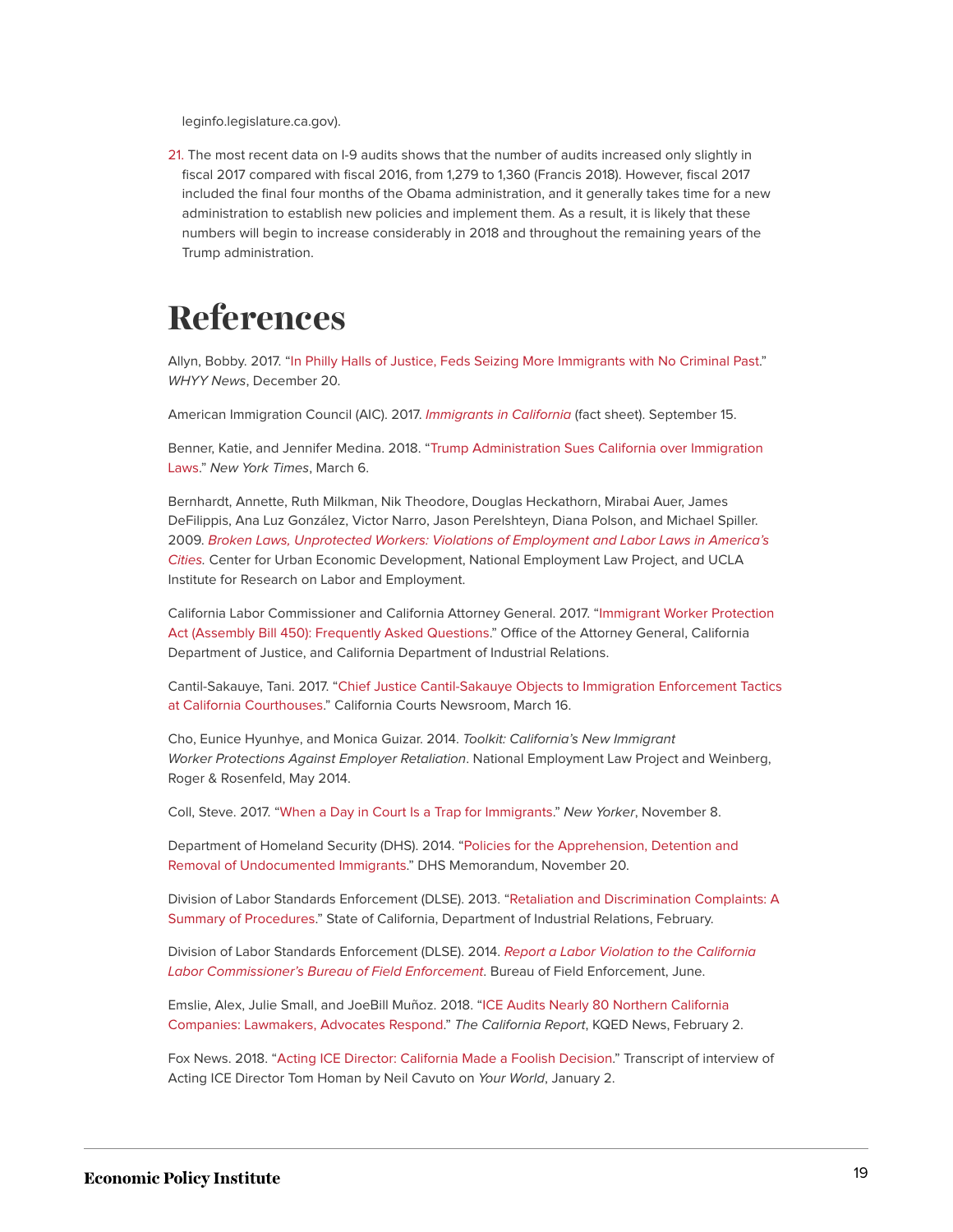Francis, Laura. 2018. "[ICE Work-Site Enforcement Likely to Borrow from Obama, Bush](https://bnanews.bna.com/daily-labor-report/ice-work-site-enforcement-likely-to-borrow-from-obama-bush)." *Bloomberg Law*, February 5.

Fuller, Thomas, and Vivian Yee. 2018. ["Jeff Sessions Scolds California in Immigration Speech: 'We](https://www.nytimes.com/2018/03/07/us/sessions-california-immigration.html) [Have a Problem.'](https://www.nytimes.com/2018/03/07/us/sessions-california-immigration.html)" *New York Times,* March 7.

García Hernández, César Cuauhtémoc. 2017. ["ICE's Courthouse Arrests Undercut Democracy.](https://www.nytimes.com/2017/11/26/opinion/immigration-ice-courthouse-trump.html)" *New York Times*, November 26.

Gee, Lisa Christensen, Matthew Gardner, and Meg Wiehe. 2016. *[Undocumented Immigrants' State](https://itep.org/wp-content/uploads/immigration2016.pdf) [and Local Tax Contributions](https://itep.org/wp-content/uploads/immigration2016.pdf)*. The Institute on Taxation & Economic Policy, February.

Greenhouse, Steven, and Steven Yaccino. 2012. ["Fight over Immigrant Firings](https://www.nytimes.com/2012/07/28/business/striking-palermos-pizza-workers-say-immigrants-were-fired-to-stop-a-union.html)." *New York Times*, July 27.

Guizar, Monica. 2017. "State and Federal Protections for Immigrant Worker Whistleblowers, Witnesses, or Other Victims of Discrimination or Retaliation: A Summary of Protections under California Law and the Interagency Working Group for the Consistent Enforcement of Federal Labor, Employment and Immigration Laws." Paper presented at the California State Bar Labor and Employment Section Annual Meeting, July 14.

Hallman, Hunter. 2018. ["Mixed Verdict on ICE's New Courthouse Guidance](https://bipartisanpolicy.org/blog/mixed-verdict-on-ices-new-courthouse-guidance/)." Bipartisan Policy Center, February 6.

Hamilton, Valerie. 2017. "[California's Undocumented Workers Help the Economy Grow—But May Pay](https://www.pri.org/stories/2017-03-06/californias-undocumented-workers-help-grow-economy-theres-cost) [the Cost](https://www.pri.org/stories/2017-03-06/californias-undocumented-workers-help-grow-economy-theres-cost)." PRI's *The World*, March 6.

Hart, Angela. 2018. "['We Will Prosecute' Employers Who Help Immigration Sweeps, California AG](http://www.sacbee.com/news/politics-government/capitol-alert/article195434409.html) [Says.](http://www.sacbee.com/news/politics-government/capitol-alert/article195434409.html)" *Sacramento Bee*, January 18.

Hurowitz, Noah, and Felipe de la Hoz. 2017. ["Legal Aid Lawyers Stage Walkout after Yet Another ICE](https://www.villagevoice.com/2017/11/28/legal-aid-lawyers-stage-walkout-after-yet-another-ice-court-arrest/) [Court Arrest.](https://www.villagevoice.com/2017/11/28/legal-aid-lawyers-stage-walkout-after-yet-another-ice-court-arrest/)" *Village Voice*, November 28.

Immigrant Defense Project. 2017. "[ICE Courthouse Arrests in New York by the Numbers](https://www.immigrantdefenseproject.org/ice-courts/#unique)." November 17.

Immigration and Customs Enforcement (ICE). 2017. ["Statement from ICE Acting Director Tom Homan](https://www.ice.gov/news/releases/statement-ice-acting-director-tom-homan-california-sanctuary-law) [on California Sanctuary Law](https://www.ice.gov/news/releases/statement-ice-acting-director-tom-homan-california-sanctuary-law)." Department of Homeland Security, October 6.

Immigration and Customs Enforcement (ICE). 2018. *[Directive Number 11072.1: Civil Immigration](https://www.ice.gov/sites/default/files/documents/Document/2018/ciEnforcementActionsCourthouses.pdf) [Enforcement Actions inside Courthouses](https://www.ice.gov/sites/default/files/documents/Document/2018/ciEnforcementActionsCourthouses.pdf)*. January 10.

Kavilanz, Parija. 2018. "[ICE Pledges Immigration Crackdown on Businesses. Here's What It Looks](http://money.cnn.com/2018/01/15/news/economy/ice-immigration-work-site-crackdown/index.html) [Like](http://money.cnn.com/2018/01/15/news/economy/ice-immigration-work-site-crackdown/index.html)." *CNN Money*, January 15.

Khouri, Andrew. 2018. "[More Workers Say Their Bosses Are Threatening to Have Them Deported](http://www.latimes.com/business/la-fi-immigration-retaliation-20180102-story.html)." *Los Angeles Times*, January 2.

Kitroeff, Natalie. 2017. "[Officials Say Immigration Agents Showed Up at Labor Dispute Proceedings.](http://www.latimes.com/business/la-fi-ice-california-labor-20170802-story.html) [California Wants Them Out](http://www.latimes.com/business/la-fi-ice-california-labor-20170802-story.html)." *Los Angeles Times*, August 3.

Koseff, Alexei. 2018. ["Trump Runs for Reelection against California: 'The Place Is Totally Out of](http://www.sacbee.com/latest-news/article204729739.html) [Control.](http://www.sacbee.com/latest-news/article204729739.html)'" *Sacramento Bee*, March 13.

Krogstad, Jens Manuel, Jeffrey S. Passel and D'Vera Cohn. 2017. *[5 Facts about Illegal Immigration in](http://www.pewresearch.org/fact-tank/2017/04/27/5-facts-about-illegal-immigration-in-the-u-s/) [the U.S.](http://www.pewresearch.org/fact-tank/2017/04/27/5-facts-about-illegal-immigration-in-the-u-s/)* Pew Research Center, April 27.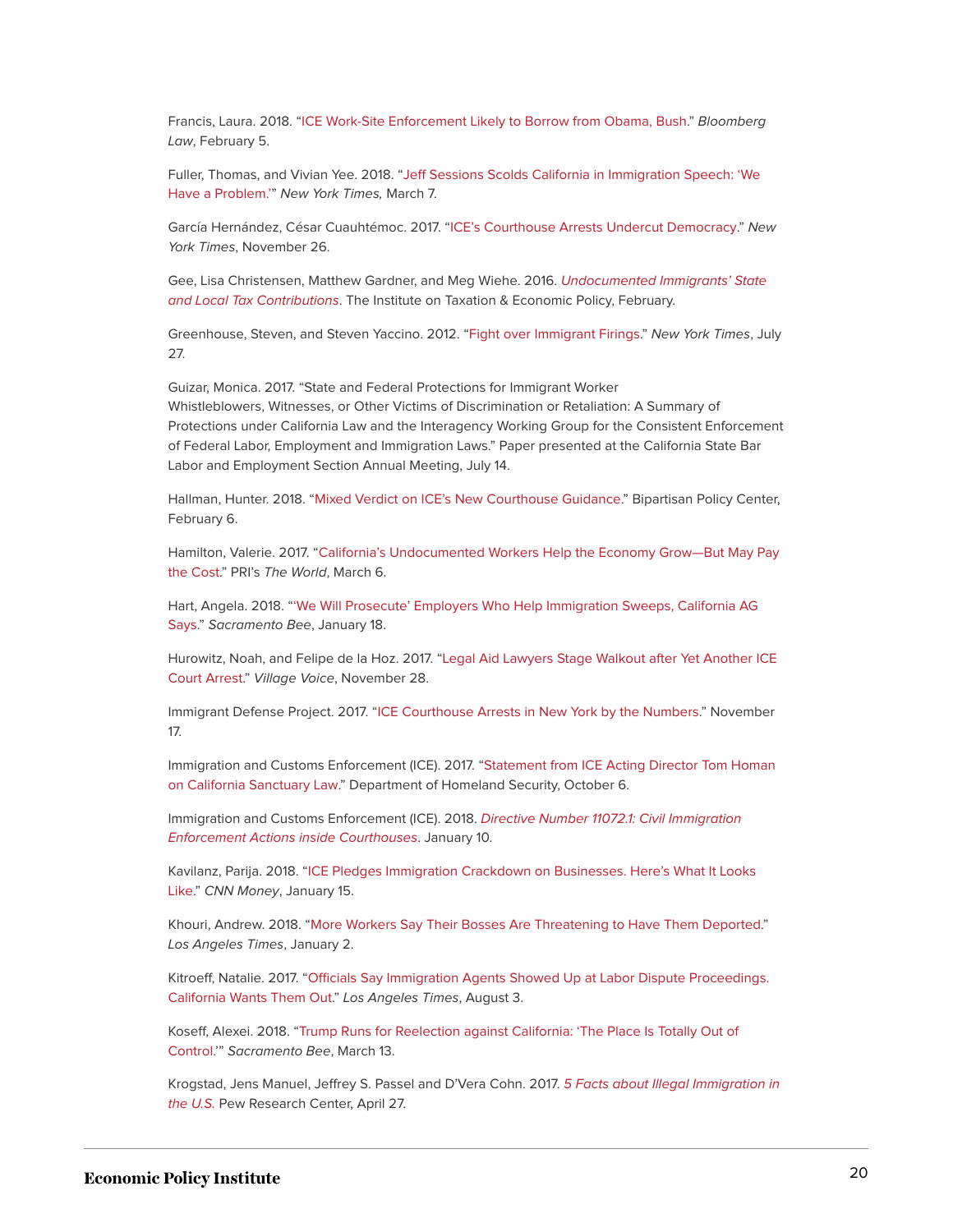Levine, Marianne. 2018. ["Behind the Minimum Wage Fight, a Sweeping Failure to Enforce the Law.](https://www.politico.com/story/2018/02/18/minimum-wage-not-enforced-investigation-409644)" *Politico*, February 18.

López, Gustavo, and Kristen Bialik. 2017. *[Key Findings about U.S. Immigrants](http://www.pewresearch.org/fact-tank/2017/05/03/key-findings-about-u-s-immigrants/)*. May 3.

Mansfield, Christina. 2017. ["Business and ICE Collaborate to Keep Workers Down](http://www.sacbee.com/opinion/op-ed/soapbox/article165541417.html)." *Sacramento Bee*, August 4.

Martelle, Scott. 2018. "[A New ICE Directive Limiting Arrests in Courthouses Is a Small Silver Lining in](http://www.latimes.com/opinion/opinion-la/la-ol-ice-courts-arrests-deportations-20180201-story.html) [a Dark Cloud](http://www.latimes.com/opinion/opinion-la/la-ol-ice-courts-arrests-deportations-20180201-story.html)." *Los Angeles Times*, February 1.

Medina, Jennifer. 2017. "[Immigration Agents Should Not 'Stalk' Courts, California Justice Says](https://www.nytimes.com/2017/03/16/us/immigration-agents-should-not-stalk-courts-california-justice-says.html?_r=0)." *New York Times*, March 16.

Meltzer, Erica. 2017. ["Denver Asks ICE to Stay Away from Courthouses, Schools and Other 'Sensitive](https://www.denverite.com/denver-asks-ice-stay-away-courthouses-schools-sensitive-areas-33126/) [Areas.'](https://www.denverite.com/denver-asks-ice-stay-away-courthouses-schools-sensitive-areas-33126/)" *Denverite*, April 6.

Passel, Jeffrey, and D'Vera Cohn. 2011. *[Unauthorized Immigrant Population: National and State](http://www.pewhispanic.org/files/reports/133.pdf) [Trends, 2010](http://www.pewhispanic.org/files/reports/133.pdf)*. Pew Research Center, February 1.

Passel, Jeffrey, and D'Vera Cohn. 2015a. *[Number of Babies Born in U.S. to Unauthorized Immigrants](http://www.pewresearch.org/fact-tank/2015/09/11/number-of-babies-born-in-u-s-to-unauthorized-immigrants-declines/) [Declines](http://www.pewresearch.org/fact-tank/2015/09/11/number-of-babies-born-in-u-s-to-unauthorized-immigrants-declines/).* Pew Research Center, September 11.

Passel, Jeffrey, and D'Vera Cohn. 2015b. *[Share of Unauthorized Immigrant Workers in Production,](http://www.pewhispanic.org/2015/03/26/share-of-unauthorized-immigrant-workers-in-production-construction-jobs-falls-since-2007/) [Construction Jobs Falls since 2007: In States, Hospitality, Manufacturing and Construction Are Top](http://www.pewhispanic.org/2015/03/26/share-of-unauthorized-immigrant-workers-in-production-construction-jobs-falls-since-2007/) [Industries](http://www.pewhispanic.org/2015/03/26/share-of-unauthorized-immigrant-workers-in-production-construction-jobs-falls-since-2007/)*. Pew Research Center, March 26.

Passel, Jeffrey S., and D'Vera Cohn. 2016a. *[Overall Number of U.S. Unauthorized Immigrants Holds](http://www.pewhispanic.org/2016/09/20/overall-number-of-u-s-unauthorized-immigrants-holds-steady-since-2009/) [Steady since 2009](http://www.pewhispanic.org/2016/09/20/overall-number-of-u-s-unauthorized-immigrants-holds-steady-since-2009/)*. Pew Research Center, September 20.

Passel, Jeffrey S., and D'Vera Cohn. 2016b. *[Size of U.S. Unauthorized Immigrant Workforce Stable](http://www.pewhispanic.org/2016/11/03/size-of-u-s-unauthorized-immigrant-workforce-stable-after-the-great-recession/) [after the Great Recession](http://www.pewhispanic.org/2016/11/03/size-of-u-s-unauthorized-immigrant-workforce-stable-after-the-great-recession/)*. Pew Research Center, November 3.

Pew Research Center. 2016. *[U.S. Unauthorized Immigration Population Estimates](http://www.pewhispanic.org/interactives/unauthorized-immigrants/)*. November 3.

Queally, James. 2017. "[ICE Agents Make Arrests at Courthouses, Sparking Backlash from Attorneys](http://www.latimes.com/local/lanow/la-me-ln-ice-courthouse-arrests-20170315-story.html) [and State Supreme Court.](http://www.latimes.com/local/lanow/la-me-ln-ice-courthouse-arrests-20170315-story.html)" *Los Angeles Times*, March 16.

Quesenberry, Raven. 2017. ["Immigration Enforcement and Sensitive Locations: Where Can ICE Make](https://bipartisanpolicy.org/blog/immigration-enforcement-and-sensitive-locations-where-can-ice-make-arrests/) [Arrests?"](https://bipartisanpolicy.org/blog/immigration-enforcement-and-sensitive-locations-where-can-ice-make-arrests/) (blog post). Bipartisan Policy Center website, December 14.

Rosenberg, Mica. 2018. ["U.S. Immigration Agency Clarifies Policy on Courthouse Arrests.](https://www.reuters.com/article/us-usa-immigration/u-s-immigration-agency-clarifies-policy-on-courthouse-arrests-idUSKBN1FK335)" *Reuters*, January 31.

Stern, Mark Joseph. 2017. "[Bad for Undocumented People, a Gift to Domestic Abusers: An Interview](http://www.slate.com/articles/news_and_politics/jurisprudence/2017/03/denver_city_attorney_kristin_bronson_on_the_trump_immigration_crackdown.html) [with the Denver City Attorney on the Consequences of the Trump Administration's Immigration](http://www.slate.com/articles/news_and_politics/jurisprudence/2017/03/denver_city_attorney_kristin_bronson_on_the_trump_immigration_crackdown.html) [Crackdown.](http://www.slate.com/articles/news_and_politics/jurisprudence/2017/03/denver_city_attorney_kristin_bronson_on_the_trump_immigration_crackdown.html)" *Slate*, March 8.

Tahirih Justice Center. 2017. *[Survey Reveals Impact of New Immigration Enforcement Policies on](http://www.tahirih.org/news/survey-reveals-impact-of-new-immigration-enforcement-policies-on-survivors-of-violence/) [Survivors of Violence](http://www.tahirih.org/news/survey-reveals-impact-of-new-immigration-enforcement-policies-on-survivors-of-violence/)*. May 19.

Ulloa, Jazmine. 2018. "[Federal Immigration Agents Would Need Warrants to Enter Schools and](http://www.latimes.com/politics/essential/la-pol-ca-essential-politics-updates-federal-immigration-agents-would-need-1517287276-htmlstory.html) [Courthouses under This State Bill](http://www.latimes.com/politics/essential/la-pol-ca-essential-politics-updates-federal-immigration-agents-would-need-1517287276-htmlstory.html)." *Los Angeles Times,* January 30.

White House. 2017. "[Executive Order: Enhancing Public Safety in the Interior of the United States.](https://www.whitehouse.gov/presidential-actions/executive-order-enhancing-public-safety-interior-united-states/)" January 25.